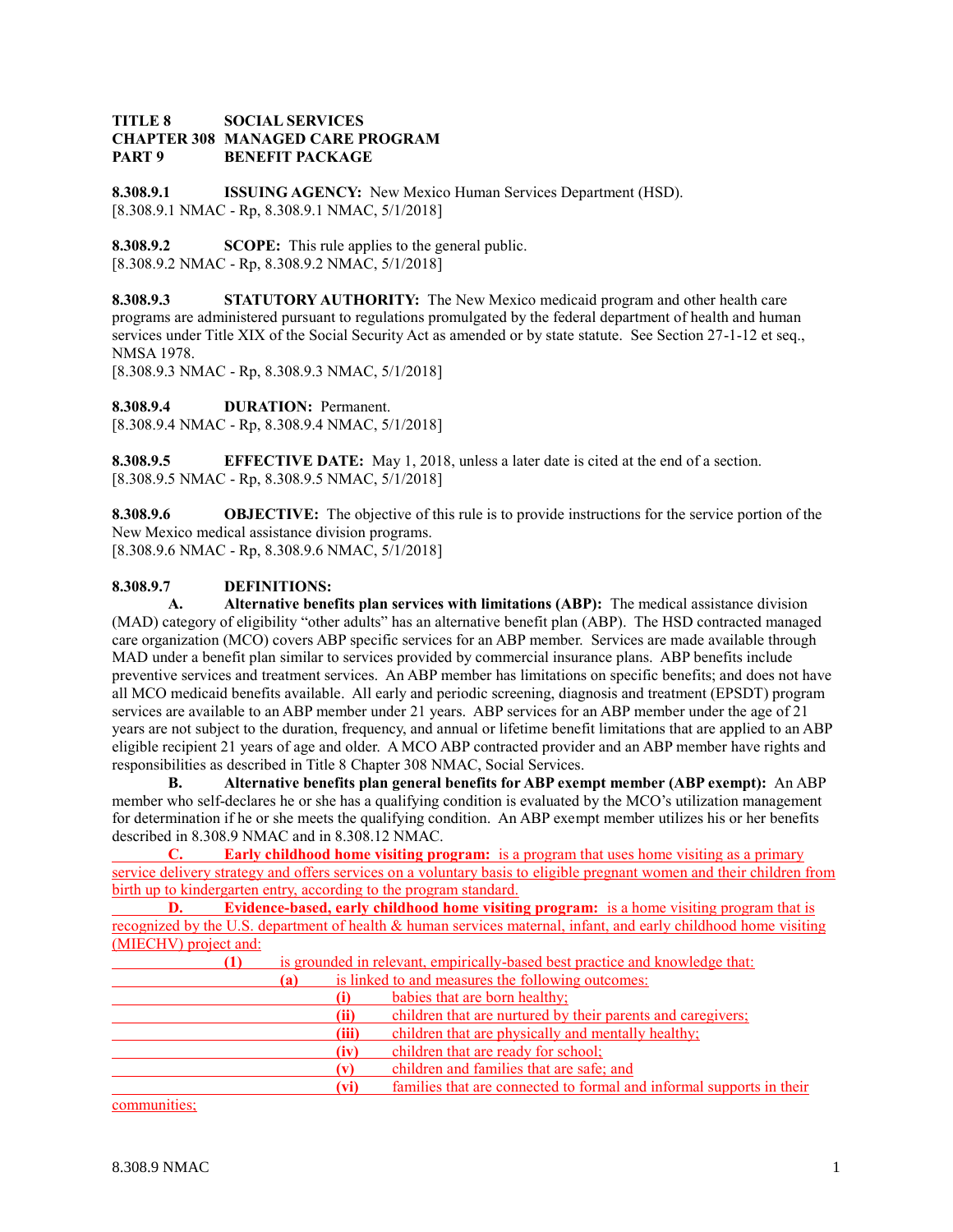|                                                  | (b)                                                           | has comprehensive home visiting standards that ensure high-quality service               |
|--------------------------------------------------|---------------------------------------------------------------|------------------------------------------------------------------------------------------|
| delivery and continuous quality improvement; and |                                                               |                                                                                          |
|                                                  |                                                               | has demonstrated significant, sustained positive outcomes;                               |
| '21                                              |                                                               | follows program standards that specify the purpose, outcomes, duration and frequency of  |
| services that constitute the program;            |                                                               |                                                                                          |
|                                                  |                                                               | follows the curriculum of an evidence-based home visiting model;                         |
| (4)                                              |                                                               | employs well-trained and competent staff and provides continual professional supervision |
|                                                  |                                                               | and development relevant to the specific program and model being delivered;              |
| (5)                                              |                                                               | demonstrates strong links to other community-based services;                             |
| (6)                                              |                                                               | operates within an organization that ensures compliance with home visiting standards;    |
| 71                                               |                                                               | continually evaluates performance to ensure fidelity to the program standards;           |
| (8)                                              | collects data on program activities and program outcomes; and |                                                                                          |
|                                                  |                                                               | is culturally and linguistically appropriate.                                            |

[8.308.9.7 NMAC - Rp, 8.308.9.7 NMAC, 5/1/2018; A, xx/xx/xxxx]

# **8.308.9.8** [**RESERVED**]

[8.308.9.8 NMAC - Rp, 8.308.9.8 NMAC, 5/1/2018]

**8.308.9.9 BENEFIT PACKAGE:** This part defines the benefit package for which a MCO shall be paid a fixed per-member-per-month capitated payment rate. The MCO shall cover the services specified in 8.308.9 NMAC. The MCO shall not delete a benefit from the MCO benefit package. A MCO is encouraged to offer value added services that are not medicaid covered benefits or in lieu of services or settings. The MCO may utilize providers licensed in accordance with state and federal requirements to deliver services. The MCO shall provide and coordinate comprehensive and integrated health care benefits to each member enrolled in managed care and shall cover the physical health, behavioral health and long-term care services per this section, its contract, and as directed by HSD. If the MCO is unable to provide covered services to a particular member using one of its contracted providers, the MCO shall adequately and timely cover these services for that member using a noncontract provider for as long as the member's MCO provider network is unable to provide the service. At such time that the required services become available within the MCO's network and the member can be safely transferred, the MCO may transfer the member to an appropriate contract provider according to a transition of care plan developed specifically for the member; see 8.308.11 NMAC.

[8.308.9.9 NMAC - Rp, 8.308.9.9 NMAC, 5/1/2018]

**8.308.9.10 MEDICAL ASSISTANCE DIVISION PROGRAM RULES:** New Mexico administrative code (NMAC) rules and related documents contain a detailed description of the services covered by MAD, the limitations and exclusions to covered services, and non-covered services. The NMAC rules are the official source of information on covered and non-covered services. Unless otherwise directed, the MCO shall determine its own utilization management (UM) protocols and shall comply with state and federal requirements for UM including, but not limited to 42 CFR Part 456, which is based on reasonable medical evidence. The MCO shall comply with the most rigorous standards or applicable provisions of either NCQA, HSD regulation, the Balanced Budget Act of 1997, or 42 CFR Part 438 related to timeliness of decisions. The MCO shall ensure that medicaid covered benefits are furnished in an amount, duration, and scope that is no less than the amount, duration, and scope for the same services furnished to beneficiaries pursuant to 42 CFR 440.230. MAD may review and approve the MCO's UM protocols. Unless otherwise directed by MAD, a HSD contracted MCO is not required to follow MAD's reimbursement methodologies or MAD's fee schedules unless otherwise required in a NMAC rule. The MCO shall comply with 42 CFR Parts 438, 440, and 456.

[8.308.9.10 NMAC - Rp, 8.308.9.10 NMAC, 5/1/2018]

### **8.308.9.11 GENERAL PROGRAM DESCRIPTION:**

**A.** The MCO shall provide medically necessary services consistent with the following:

**(1)** a determination that a health care service is medically necessary does not mean that the health care service is a covered benefit; benefits are to be determined by HSD;

**(2)** in making the determination of medical necessity of a covered service the MCO shall do so by:

**(a)** evaluating the member's physical and behavioral health information provided by a qualified professional who has personally evaluated the member within his or her scope of practice; who has taken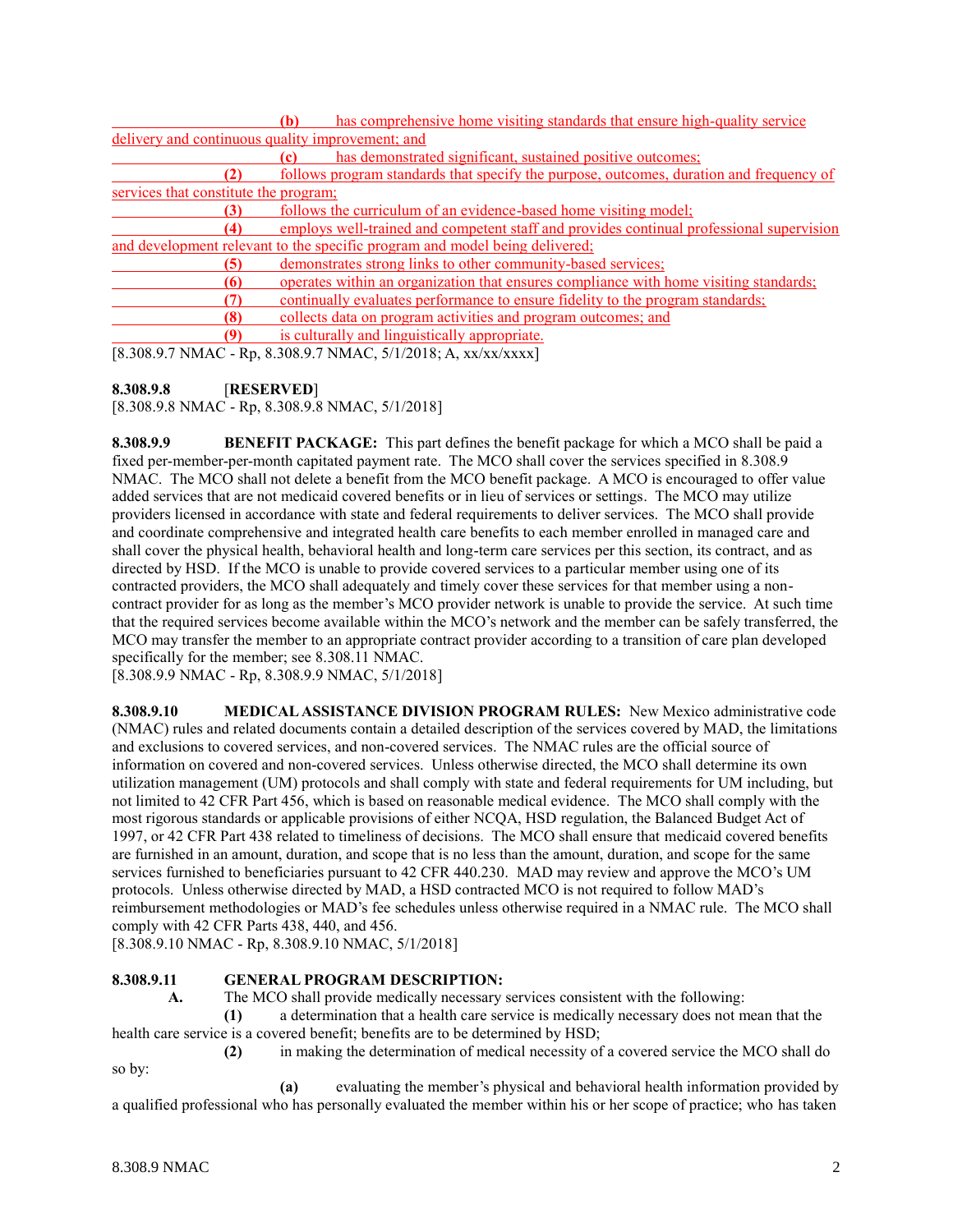into consideration the member's clinical history, including the impact of previous treatment and service interventions and who has consulted with other qualified health care professionals with applicable specialty training, as appropriate;

**(b)** considering the views and choices of the member or his or her authorized representative regarding the proposed covered service as provided by the clinician or through independent verification of those views; and

**(c)** considering the services being provided concurrently by other service delivery systems;

**(3)** not denying physical, behavioral health and long-term care services solely because the member has a poor prognosis; medically necessary services may not be arbitrarily denied or reduced in amount, duration or scope to an otherwise eligible member solely because of his or her diagnosis, type of illness or condition;

**(4)** governing decisions regarding benefit coverage for a member under 21 years of age by the EPSDT program coverage rule to the extent they are applicable; and

**(5)** making services available 24 hours, seven days a week, when medically necessary and are a covered benefit.

**B.** The MCO shall meet all HSD requirements related to the anti-gag requirement. The MCO shall meet all HSD requirements related to advance directives. This includes but is not limited to:

**(1)** providing a member or his or her authorized representative with written information on advance directives that include a description of applicable state and federal law and regulation, the MCO's policy respecting the implementation of the right to have an advance directive, and that complaints concerning noncompliance with advance directive requirements may be filed with HSD; the information must reflect changes in federal and state statute, regulation or rule as soon as possible, but no later than 90 calendar days after the effective date of such a change;

**(2)** honoring advance directives within its UM protocols; and

**(3)** ensuring that a member is offered the opportunity to prepare an advance directive and that, upon request, the MCO provides assistance in the process.

**C.** The MCO shall allow second opinions: A member or his or her authorized representative shall have the right to seek a second opinion from a qualified health care professional within his or her MCO's network, or the MCO shall arrange for the member to obtain a second opinion outside the network, at no cost to the member. A second opinion may be requested when the member or his or her authorized representative needs additional information regarding recommended treatment or believes the provider is not authorizing requested care.

**D.** The MCO shall meet all care coordination requirement set forth in 8.308.10 NMAC, Care Coordination.

**E.** The MCO shall meet all behavioral health parity requirements as set forth in CFR 42, Chapter IV, subchapter C, 438.905 - Parity requirements.

[8.308.9.11 NMAC - Rp, 8.308.9.11 NMAC, 5/1/2018]

### **8.308.9.12 GENERAL COVERED SERVICES:**

**A. Ambulatory surgical services:** The benefit package includes surgical services rendered in an ambulatory surgical center setting as detailed in 8.324.10 NMAC.

**B. Anesthesia services:** The benefit package includes anesthesia and monitoring services necessary for the performance of surgical or diagnostic procedures as detailed 8.310.2 NMAC.

**C. Audiology services:** The benefit package includes audiology services as detailed in 8.310.2 and 8.324.5 NMAC with some limitations. For a ABP member 21 years and older, audiology services are limited to hearing testing or screening when part of a routine health exam and are not covered as a separate service. Audiologist services, hearing aids and other aids are not covered.

**D. Client transportation:** The benefit package covers expenses for transportation, meals, and lodging it determines are necessary to secure MAD covered medical or behavioral health examination and treatment for a MCO member in or out of his or her home community as detailed in 8.301.6, 8.324.7 and 8.310.2 NMAC.

**E. Community intervener:** The benefit package includes community intervener services. The community intervener works one-on-one with a deaf-blind member who is five-years of age or older to provide critical connections to other people and his or her environment. The community intervener opens channels of communication between the member and others, provides access to information, and facilitates the development and maintenance of self-directed independent living.

**(1)** Member eligibility: To be eligible for community intervener services, a member must be five-years of age or older and meet the clinical definition of deaf-blindness, defined as: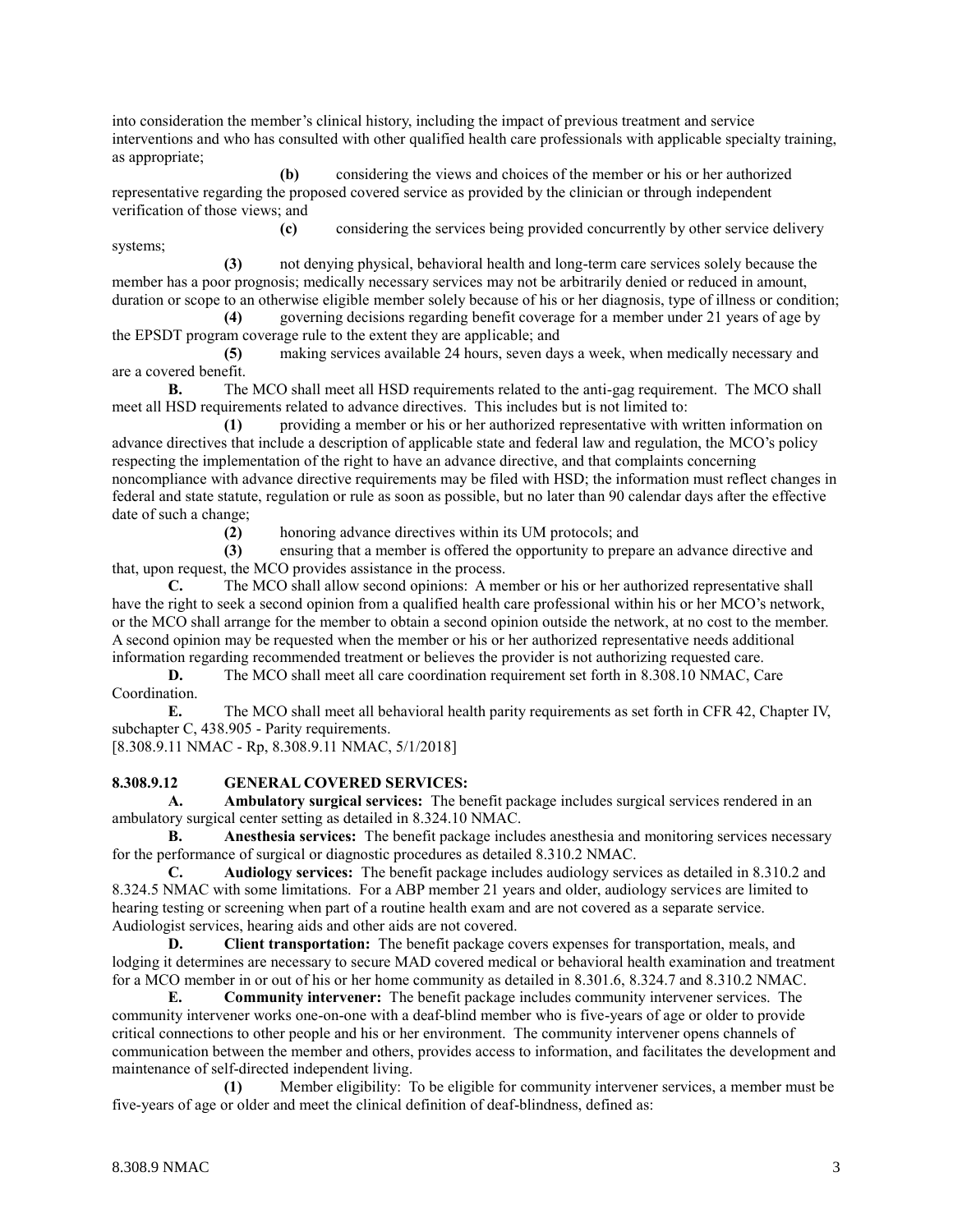**(a)** the member has a central visual acuity of 20/200 or less in the better eye with corrective lenses, or a field defect such that the peripheral diameter of visual field subtends an angular distance no greater than 20 degrees, or a progressive visual loss having a prognosis leading to one or both these conditions;

**(b)** the member has a chronic hearing impairment so severe that most speech cannot be understood with optimum amplification or the progressive hearing loss having a prognosis leading to this condition; and

**(c)** the member for whom the combination of impairments described above cause extreme difficulty in attaining independence in daily life activities, achieving psychosocial adjustment, or obtaining a vocation.

**(2)** Provider qualifications: The minimum provider qualifications for a community

- intervener are as follows:
- **(a)** is at least 18 years of age;
- **(b)** is not the spouse of the member to whom the intervener is assigned;
- **(c)** holds a high school diploma or a high school equivalency certificate;

**(d)** has a minimum of two years of experience working with individuals with developmental disabilities;

**(e)** has the ability to proficiently communicate in the functional language of the deaf-blind member to whom the intervener is assigned; and

**(f)** completes an orientation or training course by any person or agency who provides direct care services to deaf-blind individuals.

**F. Dental services:** The benefit package includes dental services as detailed in 8.310.2 NMAC.

**G. Diagnostic imaging and therapeutic radiology services:** The benefit package includes medically necessary diagnostic imaging and radiology services as detailed in 8.310.2 NMAC.

**H. Dialysis services:** The benefit package includes medically necessary dialysis services as detailed in 8.310.2 NMAC. Dialysis benefits are limited to the first three months of dialysis pending the establishment of medicare eligibility unless the member does not qualify for medicare benefits as determined by the social security administration. A dialysis provider shall assist a member in applying for and pursuing final medicare eligibility determination. If the member does not qualify for medicare benefits, the MCO is responsible for covering dialysis services.

**I. Durable medical equipment and medical supplies:** The benefit package includes covered vision appliances, hearing aids and related services and durable medical equipment and medical supplies and oxygen as detailed in 8.324.5 NMAC. For an ABP eligible recipient 21 years of age and older, see 8.309.4 NMAC for service limitations.

### **J. Emergency and non-emergency transportation services:**

**(1)** The benefit package includes transportation service such as ground ambulance and air ambulance in an emergency and when medically necessary, and taxicab and handivan, commercial bus, commercial air, meal and lodging services as indicated for medically necessary physical and behavioral health services, as detailed in 8.324.7 NMAC. MAD covers the most appropriate and least costly transportation alternatives only when a member does not have a source of transportation available and the member does not have access to alternative free sources. The MCO shall coordinate efforts when providing transportation services for a member requiring physical or behavioral health services.

**(2)** The benefit package also includes non-medical transportation as detailed in 8.314.5 NMAC.

**K. Experimental or investigational services:** The benefit package includes medically necessary services which are not considered unproven, investigational or experimental for the condition for which they are intended or used as determined by MAD as detailed in 8.310.2 NMAC.

**L. Health home services:** The benefit package includes CareLink NM (or its successor) health home services as detailed in 8.310.10 NMAC for qualified beneficiaries in areas these services are available through by MAD-approved providers.

**M. Home health agency services and other nursing care:** The benefit package includes home health agency services as detailed in 8.325.9 and 8.320.2 NMAC. For an ABP eligible recipient 21 years of age and older, see 8.309.4 NMAC for service limitations.

**(1)** A MCO may also cover private duty nursing services and in home rehabilitation services as needed to provide medically necessary services to members even though those services are not rendered through a home health agency.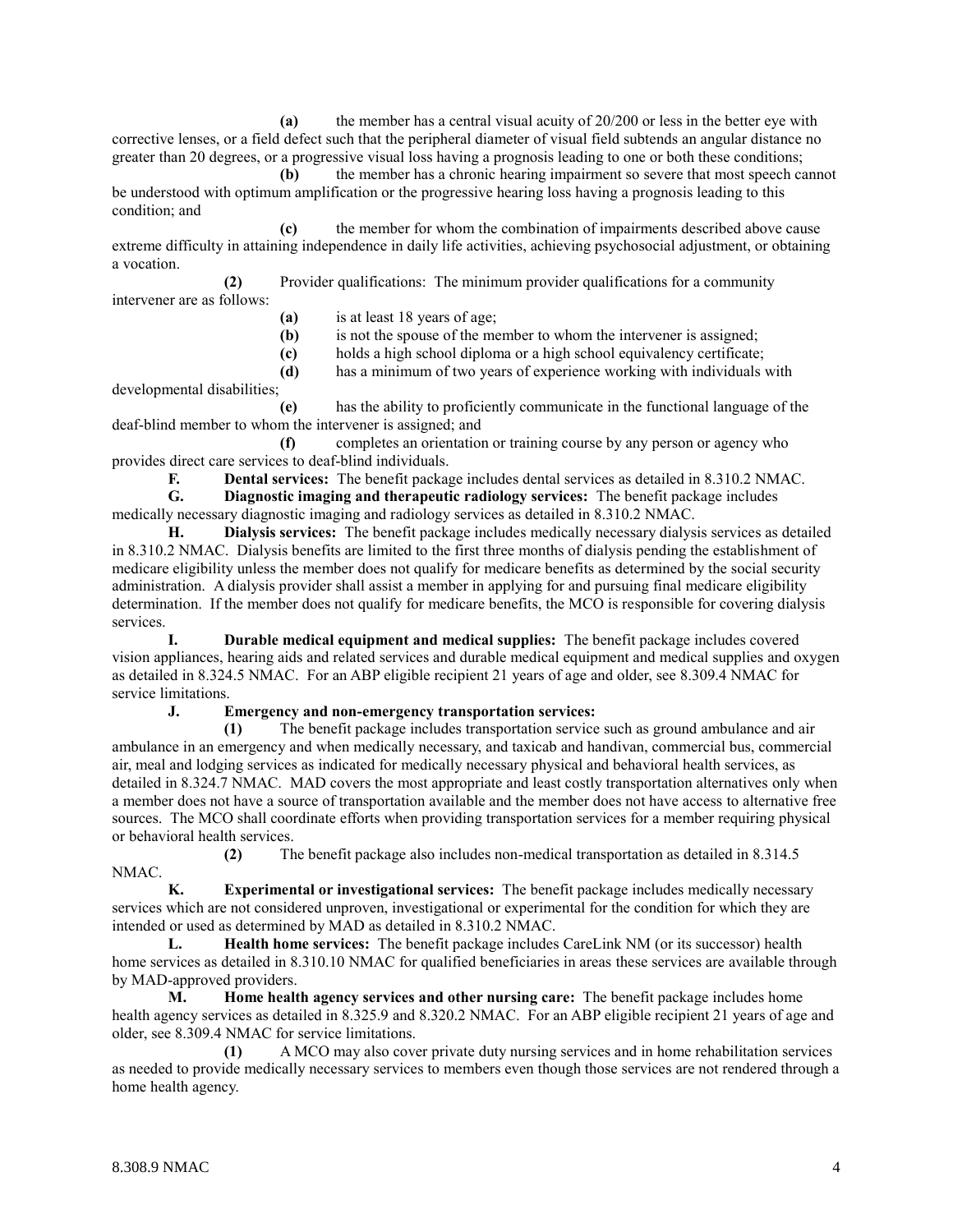**(2)** In addition to home health agency services, a MCO is also required to provide in home services under the EPSDT program through private duty nursing and EPSDT personal care (which is not to be confused with the personal care option services covered as a community benefit). See 8.308.9.15 NMAC regarding EPSDT services.

**(3)** Services in the home are also a benefit under community based services. See 8.308.12. NMAC Community Benefit.

**(4)** For an ABP eligible recipient 21 years of age and older, see 8.309.4 NMAC for service limitations.

**N. Hospice services:** The benefit package includes hospice services as detailed in 8.325.4 NMAC.

**O. Hospital outpatient service:** The benefit package includes hospital outpatient services for preventive, diagnostic, therapeutic, rehabilitative or palliative medical or behavioral health services as detailed in 8.311.2 NMAC.

**P. Inpatient hospital services:** The benefit package includes hospital inpatient acute care, procedures and services for the member as detailed in 8.311.2 NMAC. The MCO shall comply with the maternity length of stay in the Health Insurance Portability and Accountability Act (HIPAA) of 1996. Coverage for a hospital stay following a normal, vaginal delivery may not be limited to less than 48 hours for both the member and her newborn child. Health coverage for a hospital stay in connection with childbirth following a caesarean section may not be limited to less than 96 hours for the member and her newborn child.

**Q. Laboratory services:** The benefit package includes laboratory services provided according to the applicable provisions of Clinical Laboratory Improvement Act (CLIA) as detailed in 8.310.2 NMAC.

**R. Nursing facility services:** The benefit package includes nursing facility services as detailed in 8.312.2 NMAC. Nursing facility services are not a benefit for an ABP eligible recipient except as a short term "step-down" hospital discharge prior to going home.

**S. Nutrition services:** The benefit package includes nutritional services based on scientifically validated nutritional principles and interventions which are generally accepted by the medical community and consistent with the physical and medical condition of the member as detailed in 8.310.2 NMAC.

**T. Physical health services:**

**(1)** Primary care and specialty care services are found in the following 8.310.2, 8.310.3, 8.320.2, and 8.320.6 NMAC. The services are rendered in a hospital, clinic, center, office, school-based setting, and when facilities and settings are parent approved, including the home.

**(2)** The benefits specifically include:

**(a)** labor and delivery in a hospital;

**(b)** labor and delivery in an eligible recipient's home;

**(c)** labor and delivery in a midwife's unlicensed birth center;

**(d)** labor and delivery in a department of health licensed birth center; and

**(e)** other related birthing services performed by a certified nurse midwife or a

direct-entry midwife licensed by the state of New Mexico, who is either validly contracted with and fully credentialed by the MCO or validly contracted with HSD and participates in MAD birthing options program as detailed in 8.310.2 NMAC.

**(f)** The MCO shall operate a proactive prenatal care program to promote early initiation and appropriate frequency of prenatal care consistent with the standards of the American college of obstetrics and gynecology.

**(g)** The MCO shall participate in MAD's birthing options program.

**U. Podiatry:** The benefit package includes podiatric services furnished by a provider, as required by the condition of the member as detailed in 8.310.2 NMAC.

**V. Prosthetics and orthotics:** The benefit package includes prosthetic and orthotic services as detailed in 8.324.5 NMAC.

**W. Rehabilitation services:** The benefit package includes inpatient and outpatient hospital, and outpatient physical, occupational and speech therapy services as detailed in 8.323.5 NMAC. For an ABP eligible recipient 21 years of age and older, see 8.309.4 NMAC for service limitations

**X. Private duty nursing:** The benefit package includes private duty nursing services for a member under 21 years of age. See Subsection M of 8.308.9.12 NMAC.

**Y. Swing bed hospital services:** This benefit package includes services provided in hospital swing beds to a member expected to reside in such a facility on a long-term or permanent basis as defined in 8.311.5 NMAC. Swing bed hospital services are not a benefit for an ABP eligible recipient except as a short term "stepdown" hospital discharge prior to going home.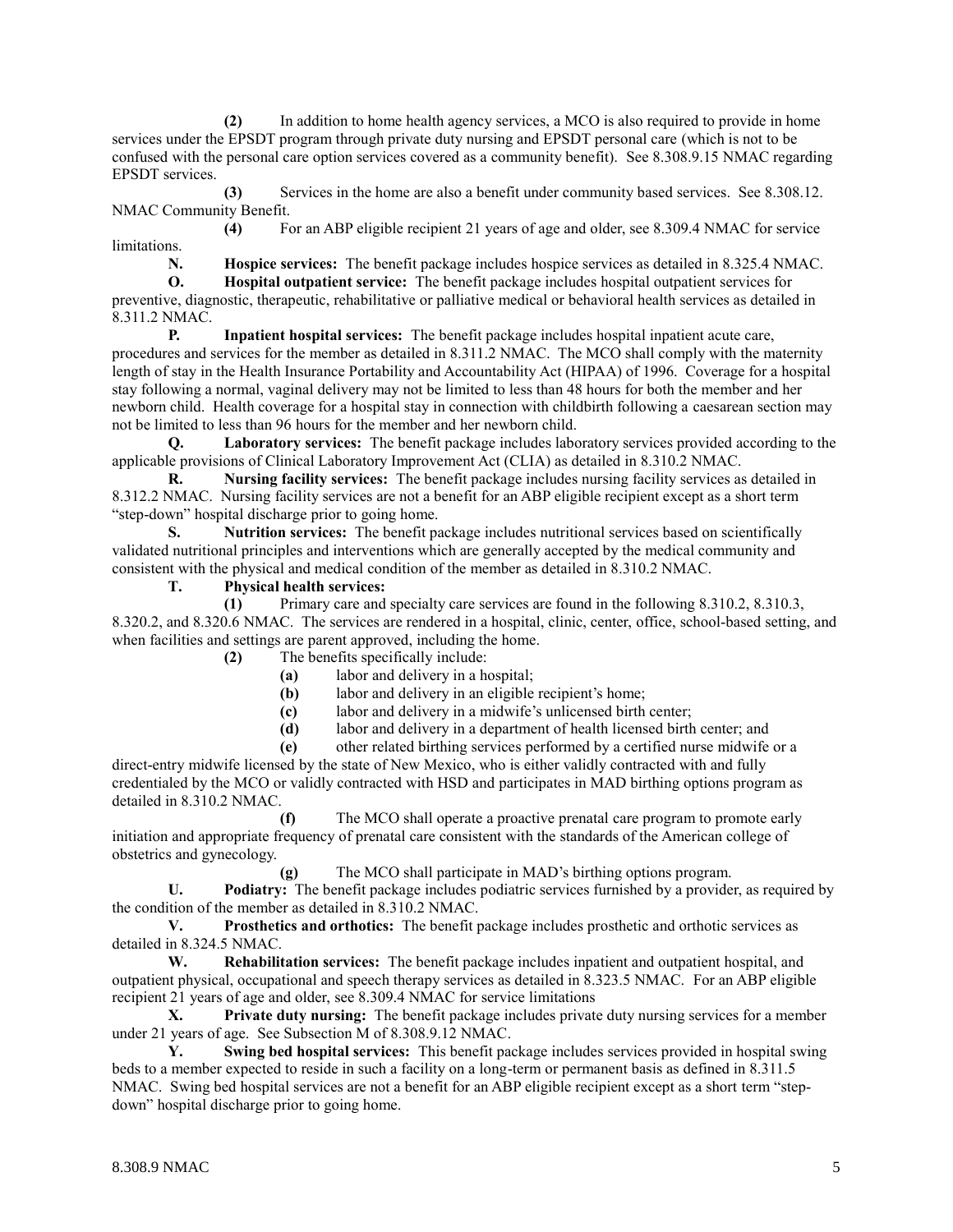**Z. Tobacco cessation services:** The benefit package includes cessation services as described in 8.310.2 NMAC and education.

**AA. Transplant services:** The following transplants are covered in the benefit package as long as the procedures are not considered experimental or investigational: heart transplants, lung transplants, heart-lung transplants, liver transplants, kidney transplants, autologous bone marrow transplants, allogeneic bone marrow transplants and corneal transplants as detailed in 8.310.2 NMAC. See 8.325.6 NMAC for guidance whether MAD has determined if a transplant is experimental or investigational.

**BB. Vision and eye care services:** The benefit package includes specific vision care services that are medically necessary for the diagnosis of and treatment of eye diseases for a member as detailed in 8.310.2 NMAC. All services must be furnished within the scope and practice of the medical professional as defined by state law and in accordance with applicable federal, state and local laws and rules. For an ABP eligible recipient 21 years and older, the service limitations are listed below:

**(1)** Routine vision care is not covered.

**(2)** MAD does not cover refraction or eyeglasses other than for aphakia following removal of

**CC. Other services:** When an additional benefit service is approved by MAD, the MCO shall cover that service as well**.**

[8.308.9.12 NMAC - Rp, 8.308.9.12 NMAC, 5/1/2018]

the lens.

**8.308.9.13 SPECIFIC CASE MANAGEMENT PROGRAMS:** The benefit package includes case management services necessary to meet an identified service need of a member. The following are specific case management programs available when a member meets the requirements of a specific service.

**A. Case management services for adults with developmental disabilities:** Case management services are provided to a member 21 years of age and older who is developmentally disabled as detailed in 8.326.2 NMAC.

**B. Case management services for pregnant women and their infants:** Case management services are provided to a member who is pregnant up to 60 calendar days following the end of the month of the delivery as detailed in 8.326.3 NMAC.

**C. Case management services for traumatically brain injured adults:** Case management services are provided to a member 21 years of age and older who is traumatically brain injured as detailed in 8.326.5 NMAC.

**D. Case management services for children up to the age of three:** Case management services for a member up to the age of three years who is medically at-risk due to family conditions and who does not have a developmental delay as detailed in 8.326.6 NMAC.

**E. Case management services for the medically at risk (EPSDT):** Case management services for a member under 21 years of age who is medically at-risk for a physical or behavioral health condition as detailed in 8.320.2 NMAC.

[8.308.9.13 NMAC - Rp, 8.308.9.13 NMAC, 5/1/2018]

**8.308.9.14 PHARMACY SERVICES:** The benefit package includes pharmacy and related services, as detailed in 8.324.4 NMAC.

**A.** The MCO may determine its formula for estimating acquisition cost and establishing pharmacy reimbursement.

**B.** The MCO shall include on the MCO's formulary or PDL all multi-source generic drug items with the exception of items used for cosmetic purposes, items consisting of more than one therapeutic ingredient, antiobesity items, items that are not medically necessary and as otherwise approved by MAD. Cough, cold and allergy medications must be covered but all multi-source generic products do not need to be covered. This requirement does not preclude a MCO from requiring authorization prior to dispensing a multi-source generic item.

**C.** The MCO is not required to cover all multi-source generic over-the-counter items. Coverage of over-the-counter items may be restricted to instances for which a practitioner has written a prescription, and for which the item is an economical or preferred therapeutic alternative to the prescribed item.

**D.** The MCO shall cover brand name drugs and drug items not generally on the MCO formulary or PDL when determined to be medically necessary by the MCO or as determined by the MCO member appeal process or a HSD administrative hearing. See 8.308.15 NMAC.

**E.** Unless otherwise approved by MAD, the MCO shall have an open formulary for all psychotropic medications. Minor tranquilizers, sedatives, and hypnotics are not considered psychotropic medications for the purpose of this rule.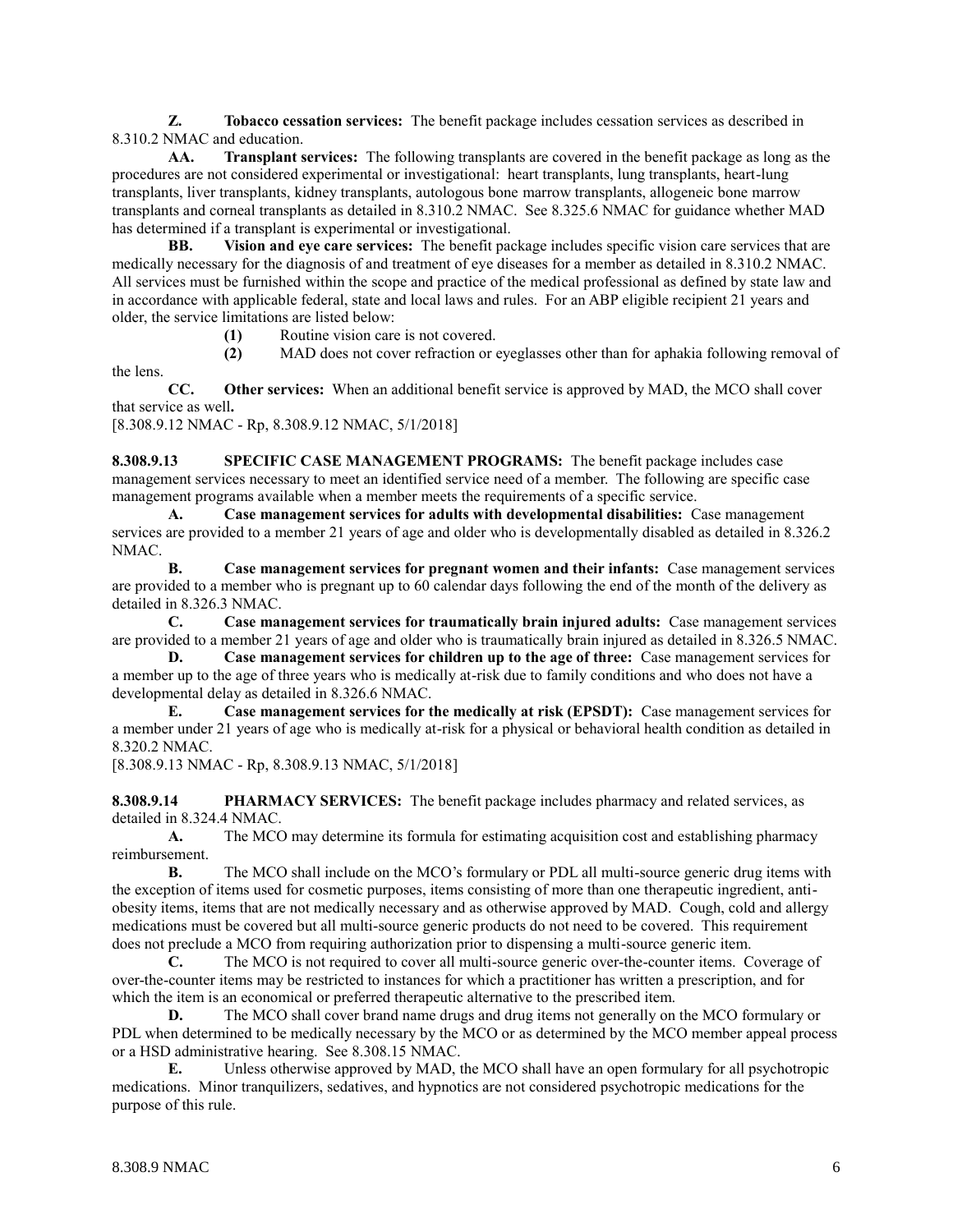**F.** MCO shall ensure that a native American member accessing the pharmacy benefit at an Indian health service (IHS), tribal, and urban Indian (I/T/U) facility is exempt from the MCO's PDL when these pharmacies have their own PDL.

**G.** The MCO shall reimburse family planning clinics, school-based health centers (SBHCs) and the department of health (DOH) public health clinics for oral contraceptive agents and plan B when dispensed to a member and billed using healthcare common procedure coding (HCPC) codes and CMS 1500 forms.

**H.** The MCO shall meet all federal and state requirements related to pharmacy rebates and submit all necessary information as directed by HSD.

**I.** For a member 21 years of age and older not residing in an institution, the MCO must, at a minimum , cover the over-the-counter items which are insulin**,** diabetic test strips, prenatal vitamins, electrolyte replacement items, ophthalmic lubricants, pediculosides and scabicides, certain insect repellants, sodium chloride for inhalations, topical and vaginal antifungals and topical anti-inflammatories. Other over-the-counter items may be designated as covered items after making a specific determination that it is overall more economical to cover an over-the-counter item as an alternative to prescription items or when an over-the-counter item is a preferred therapeutic alternative to prescription drug items. Such coverage is subject to the generic-first coverage provisions. Otherwise, the eligible recipient 21 years and older, or his or her authorized representative is responsible for purchasing or otherwise obtaining an over-the-counter item.

**(1)** The MCO may cover additional over-the counter items, with or without prior authorization, at its discretion or as medically necessary when a specific regimen of over-the-counter drugs is required to treat chronic disease conditions.

**(2)** For a member under 21 years of age, the MCO must cover over-the-counter drug items as medically necessary for the member, with or without prior authorization.

**J.** The MCO shall meet all federal and state requirements for identifying drug items purchased under the 340B drug purchasing provisions codified as Section 340B of the federal Public Health Service Act. [8.308.9.14 NMAC - Rp, 8.308.9.14 NMAC, 5/1/2018]

### **8.308.9.15 EARLY AND PERIODIC SCREENING DIAGNOSIS AND TREATMENT (EPSDT)**

**SERVICES:** The benefit package includes the delivery of the federally mandated EPSDT services (42 CFR Part 441, Subpart B) provided by a primary care provider (PCP) as detailed in 8.320.2 NMAC. The MCO shall provide access to early intervention programs and services for a member identified in an EPSDT screen as being at-risk for developing or having a severe emotional, behavioral or neurobiological disorder. Unless otherwise specified in a service rule, EPSDT services are for a member under 21 years of age. For detailed description of each service, see 8.320.2 NMAC. EPSDT behavioral health services are included in 8.308.9.19 NMAC.

**A. EPSDT nutritional counseling and services:** The benefit package includes nutritional services furnished to a pregnant member and a member under 21 years of age as detailed in 8.310.2 NMAC.

**B. EPSDT personal care:** The benefit package includes personal care services for a member.

**C. EPSDT private duty nursing:** The benefit package includes private duty nursing for a member and the services shall be delivered in either his or her home or school setting.

**D. EPSDT rehabilitation services:** A member under 21 years of age who is eligible for home and community based waiver services receives medically necessary rehabilitation services through the EPSDT program; see 8.320.2 NMAC for a detailed description. The home and community-based waiver program provides rehabilitation services only for the purpose of community integration.

**E. Services provided in schools:** The benefit package includes services to a member provided in a school, excluding those specified in his or her individual education plan (IEP) or the individualized family service plan (IFSP); see 8.320.6 NMAC.

### **F. Tot-to-teen health checks:**

**(1)** The MCO shall adhere to the MAD periodicity schedule and ensure that each eligible member receives age-appropriate EPSDT screens (tot-to-teen health checks), referrals, and appropriate services and follow-up care. See 8.320.2 NMAC for detailed description of the benefits. The services include, but are not limited to:

**(a)** education of and outreach to a member or the member's family regarding the importance of regular screens and health checks;

**(b)** development of a proactive approach to ensure that the member receives the services;

**(c)** facilitation of appropriate coordination with school-based providers;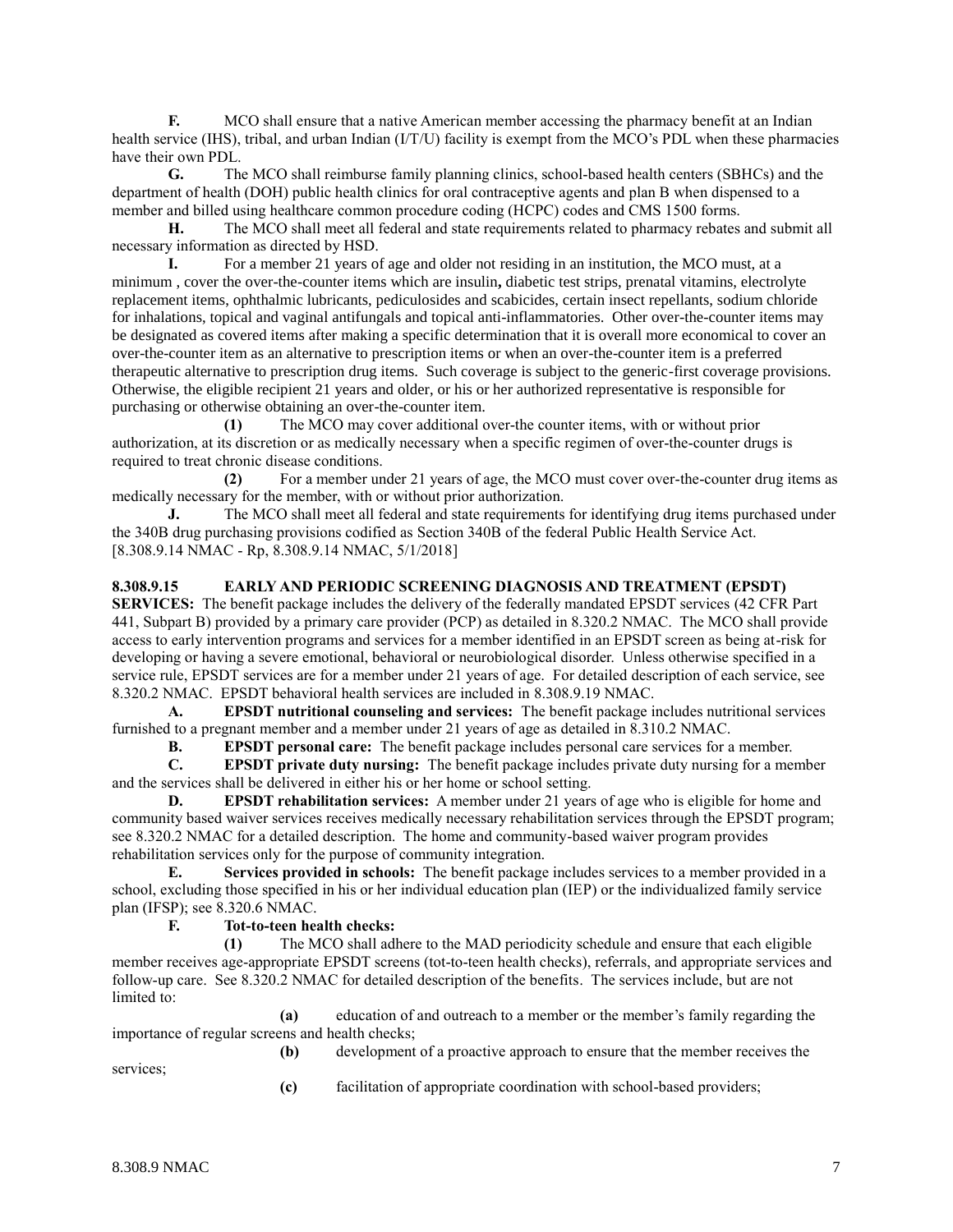**(d)** development of a systematic communication process with MCO network providers regarding screens and treatment coordination;

**(e)** processes to document, measure and assure compliance with MAD's periodicity schedule; and

**(f)** development of a proactive process to insure the appropriate follow-up evaluation, referral and treatment, including early intervention for developmental delay, vision and hearing screening, dental examinations and immunizations.

**(2)** The MCO will facilitate appropriate referral for possible or identified behavioral health conditions. See 8.321.2 NMAC for EPSDT behavioral health services descriptions. [8.308.9.15 NMAC - Rp, 8.308.9.15 NMAC, 5/1/2018]

**8.308.9.16 REPRODUCTIVE HEALTH SERVICES:** The benefit package includes reproductive health services as detailed in 8.310.2 NMAC. The MCO shall implement written policies and procedures approved by HSD which define how a member is educated about his or her rights to family planning services, freedom of choice, to include access to non-contract providers, and methods for accessing family planning services.

**A.** The family planning policy shall ensure that a member of the appropriate age of both sexes who seeks family planning services shall be provided with counseling pertaining to the following:

**(1)** human immunodeficiency virus (HIV) and other sexually transmitted diseases and risk reduction practices; and

**(2)** birth control pills and devices including plan B and long acting reversible contraception. **B.** The MCO shall provide a member with sufficient information to allow him or her to make informed choices including the following:

**(1)** types of family planning services available;

**(2)** the member's right to access these services in a timely and confidential manner;

**(3)** freedom to choose a qualified family planning provider who participates in the MCO network or from a provider who does not participate in the member's MCO network; and

**(4)** if a member chooses to receive family planning services from a non-contracted provider, the member shall be encouraged to exchange medical information between the PCP and the non-contracted provider for better coordination of care.

**C. Pregnancy termination procedures:** The benefit package includes services for the termination of a pregnancy as detailed in 8.310.2 NMAC. Medically necessary pregnancy terminations which do not meet the requirements of 42 CFR 441.202 are excluded from the capitation payment made to the MCO and shall be reimbursed solely from state funds pursuant to the provisions of 8.310.2 NMAC. [8.308.9.16 NMAC - Rp, 8.308.9.16 NMAC, 5/1/2018]

**8.308.9.17 PREVENTIVE PHYSICAL HEALTH SERVICES:** The MCO shall follow current national standards for preventive health services, including behavioral health preventive services. Standards are derived from several sources, including the U.S. preventive services task force, the centers for disease control and prevention; and the American college of obstetricians and gynecologists. Any preventive health guidelines developed by the MCO under these standards shall be adopted and reviewed at least every two years, updated when appropriate and disseminated to its practitioners and members. Unless a member refuses and the refusal is documented, the MCO shall provide the following preventive health services or screens or document that the services (with the results) were provided by other means. The MCO shall document medical reasons not to perform these services for an individual member. Member refusal is defined to include refusal to consent to and refusal to access care.

**A. Initial assessment:** The MCO shall conduct a health risk assessment (HRA), per HSD guidelines and processes, for the purpose of obtaining basic health and demographic information about the member, assisting the MCO in determining the need for a comprehensive needs assessment (CNA) for care coordination level assignment.

**B. Family planning:** The MCO must have a family planning policy. This policy must ensure that a member of the appropriate age of both sexes who seeks family planning services is provided with counseling and treatment, if indicated, as it relates to the following:

- **(1)** methods of contraception; and
- **(2)** HIV and other sexually transmitted diseases and risk reduction practices.

**C. Guidance:** The MCO shall adopt policies that shall ensure that an applicable asymptomatic member is provided guidance on the following topics unless the member's refusal is documented: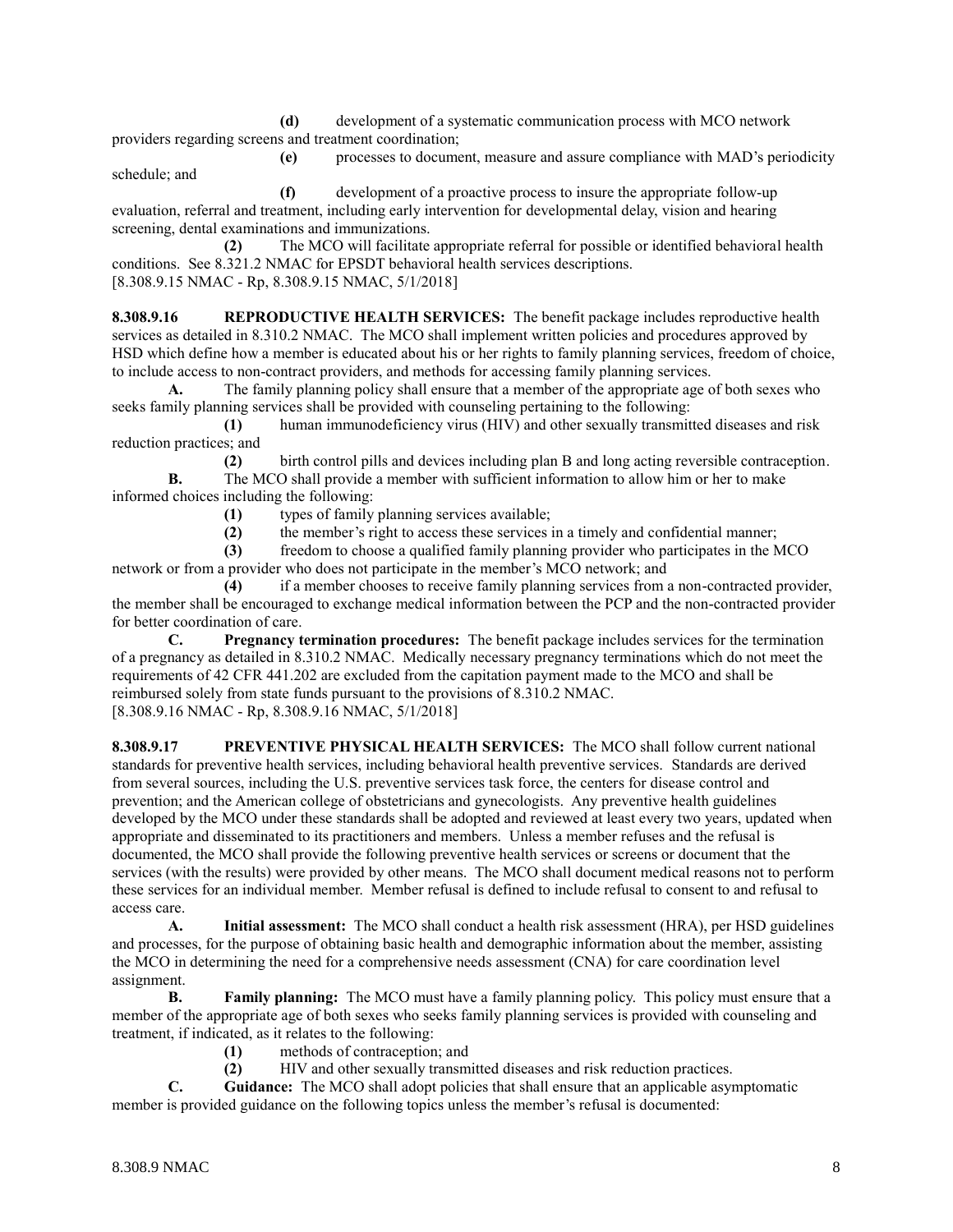- **(1)** prevention of tobacco use;
- **(2)** benefits of physical activity;
- **(3)** benefits of a healthy diet;

**(4)** prevention of osteoporosis and heart disease in a menopausal member citing the advantages and disadvantages of calcium and hormonal supplementation;

- **(5)** prevention of motor vehicle injuries;
- **(6)** prevention of household and recreational injuries;
- **(7)** prevention of dental and periodontal disease;
- **(8)** prevention of HIV infection and other sexually transmitted diseases;
- **(9)** prevention of an unintended pregnancy; and
- **(10)** prevention or intervention for obesity or weight issues.

**D. Immunizations:** The MCO shall adopt policies that to the extent possible, ensure that within six months of enrollment, a member is immunized according to the type and schedule provided by current recommendations of the state department of health (DOH). The MCO shall encourage providers to verify and document all administered immunizations in the New Mexico statewide immunization information system (SIIS).

**E. Nurse advice line:** The MCO shall provide a toll-free clinical telephone nurse advice line function that includes at least the following services and features:

**(1)** clinical assessment and triage to evaluate the acuity and severity of the member's symptoms and make the clinically appropriate referral; and

**(2)** pre-diagnostic and post-treatment health care decision assistance based on the member's symptoms.

**F. Prenatal care:** The MCO shall operate a proactive prenatal care program to promote early initiation and appropriate frequency of prenatal care consistent with the standards of the American college of obstetrics and gynecology. The program shall include at least the following:

**(1)** educational outreach to a member of childbearing age;

**(2)** prompt and easy access to obstetrical care, including an office visit with a practitioner within three weeks of having a positive pregnancy test (laboratory or home) unless earlier care is clinically indicated;

**(3)** risk assessment of a pregnant member to identify high-risk cases for special management;

**(4)** counseling which strongly advises voluntary testing for HIV;

**(5)** case management services to address the special needs of a member who has a high risk pregnancy, especially if risk is due to psychosocial factors, such as substance abuse or teen pregnancy;

**(6)** screening for determination of need for a post-partum home visit; [and]

**(7)** coordination with other services in support of good prenatal care, including transportation, other community services and referral to an agency that dispenses baby car seats free or at a reduced price $[\cdot]$ ; and

**(8)** referral to a home visiting pilot program for eligible pregnant women and children residing in the HSD-designated counties for services as outlined at 8.308.9.23 NMAC.

**G. Screens:** The MCO shall adopt policies which will ensure that, to the extent possible, within six months of enrollment or within six months of a change in screening standards, each asymptomatic member receives at least the following preventive screening services listed below.

**(1)** *Screening for breast cancer*: A female member between the ages of 40-69 years shall be screened every one to two years by mammography alone or by mammography and annual clinical breast examination.

**(2)** *Blood pressure measurement*: A member 18 years of age or older shall receive a blood pressure measurement at least every two years.

**(3)** *Screening for cervical cancer*: A female member with a cervix shall receive cytopathology testing starting at the onset of sexual activity, but at least by 21 years of age and every three years thereafter until reaching 65 years of age when prior testing has been consistently normal and the member has been confirmed not to be at high risk. If the member is at high risk, the frequency shall be at least annual.

**(4)** *Screening for chlamydia*: All sexually active female members 25 years of age and younger shall be screened for chlamydia. All female members over 25 years of age shall be screened for chlamydia if they inconsistently use barrier contraception, have more than one sex partner, or have had a sexually transmitted disease in the past.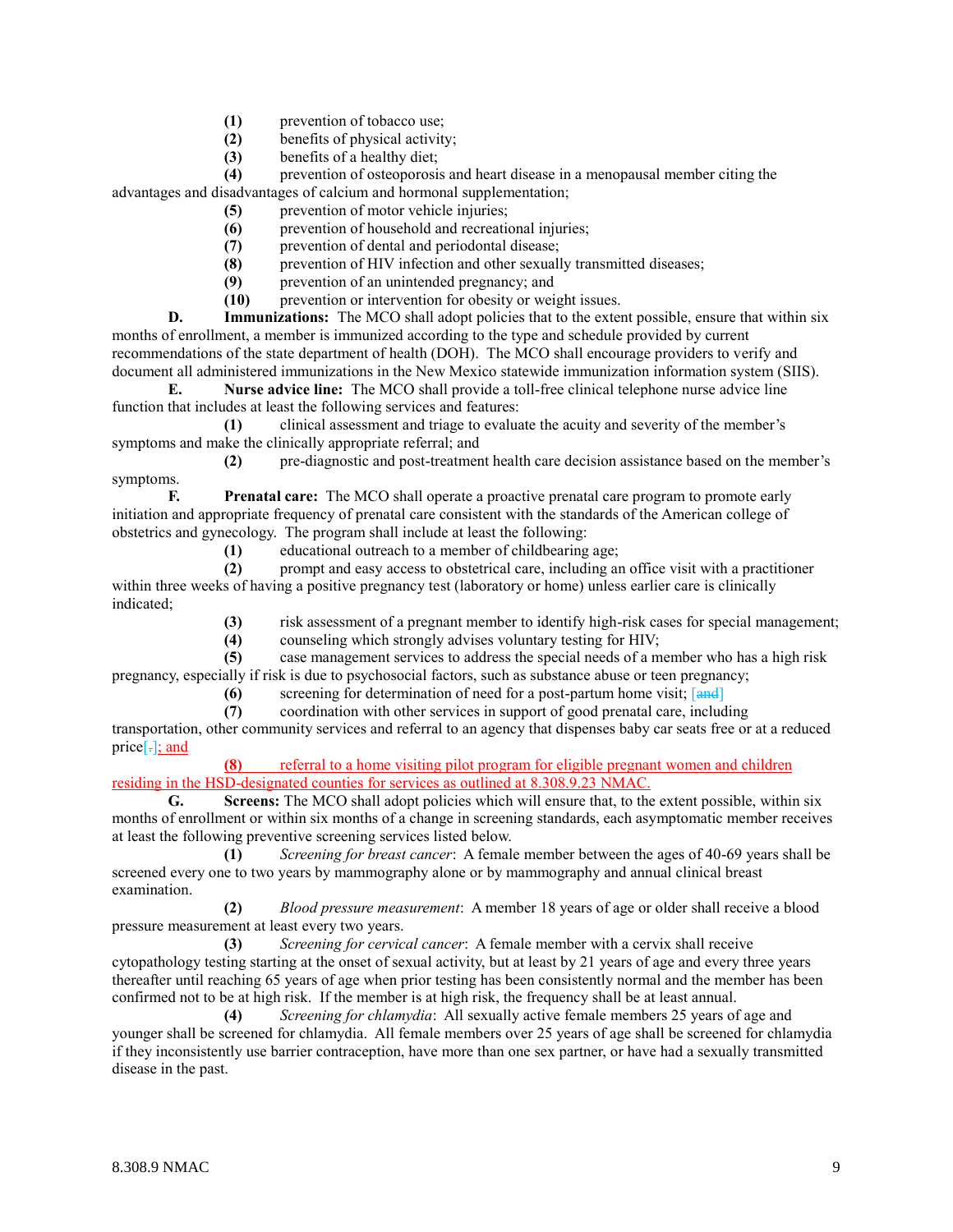**(5)** *Screening for colorectal cancer*: A member 50 years of age and older, who is at normal risk for colorectal cancer shall be screened with annual fecal occult blood testing or sigmoidoscopy or colonoscopy or double contrast barium at a periodicity determined by the MCO.

**(6)** *EPSDT screening for elevated blood lead levels*: A risk assessment for elevated blood lead levels shall be performed beginning at six months and repeated at nine months of age. A member shall receive a blood lead measurement at 12 months and 24 months of age. A member between the ages of three and six years, for whom no previous test exists, should also be tested, and screenings shall be done in accordance with the most current recommendations of the American academy of pediatrics.

**(7)** *EPSDT newborn screening*: A newborn member shall be screened for those disorders specified in the state of New Mexico metabolic screen and any screenings shall be done in accordance with the most current recommendations of the American academy of pediatrics.

**(8)** *Screening for obesity*: A member shall receive body weight, height and length measurements with each physical exam. A member under 21 years of age shall receive a BMI percentile designation.

**(9)** *Prenatal screening*: All pregnant members shall be screened for preeclampsia, Rh (D) incompatibility, down syndrome, neural tube defects, hemoglobinopathies, vaginal and rectal group B streptococcal infection and screened and counseled for HIV in accordance with the most current recommendations of the American college of obstetricians and gynecologists.

**(10)** *Screening for rubella*: All female members of childbearing ages shall be screened for rubella susceptibility by history of vaccination or by serology.

**(11)** *Screening for tuberculosis*: Routine tuberculin skin testing shall not be required for all members. The following high-risk members shall be screened or previous screenings noted:

**(a)** a member who has immigrated from countries in Asia, Africa, Latin America or the middle east in the preceding five years;

**(b)** a member who has substantial contact with immigrants from those areas; a member who is a migrant farm worker;

**(c)** a member who is an alcoholic, homeless or is an injecting drug user. HIVinfected persons shall be screened annually; and

**(d)** a member whose screening tuberculin test is positive (>10 mm of induration) must be referred to the local DOH public health office in his or her community of residence for contact investigation.

**(12)** *Serum cholesterol measurement*: A male member 35 years and older and a female member 45 years and older who is at normal risk for coronary heart disease shall receive serum cholesterol and HDL cholesterol measurement every five years. A member 20 years and older with risk factors for heart disease shall have serum cholesterol and HDL cholesterol measurements annually.

**(13)** *Tot-to-teen health checks*: The MCO shall operate the tot-to-teen mandated EPSDT program as outlined in 8.320.2 NMAC. Within three months of enrollment lock-in, the MCO shall ensure that the member is current according to the screening schedule, unless more stringent requirements are specified in these standards. The MCO shall encourage its PCPs to assess and document for age, height, gender appropriate weight, and body mass index (BMI) percentage during EPSDT screens to detect and treat evidence of weight or obesity issues in members under 21 years of age.

**(14)** *Screening for type 2 diabetes*: A member with one or more of the following risk factors for diabetes shall be screened. Risk factors include:

**(a)** a family history of diabetes (parent or sibling with diabetes); obesity (>twenty percent over desired body weight or BMI >27kg/m2);

**(b)** race or ethnicity (e.g. hispanic, native American, African American, Asian-Pacific islander);

**(c)** previously identified impaired fasting glucose or impaired glucose tolerance; hypertension (>140/90 mmHg); HDL cholesterol level <35 mg/dl and triglyceride level >250 mg/dl; history of gestational diabetes mellitus (GDM); and

**(d)** a delivery of newborn over nine pounds.

**(15)** A member 21 years of age and older must be screened to detect high risk for behavioral health conditions at his or her first encounter with a PCP after enrollment.

**(16)** The MCO shall require its PCPs to refer a member, whenever clinically appropriate, to behavioral health provider, see 8.321.2 NMAC. The MCO shall assist the member with an appropriate behavioral health referral.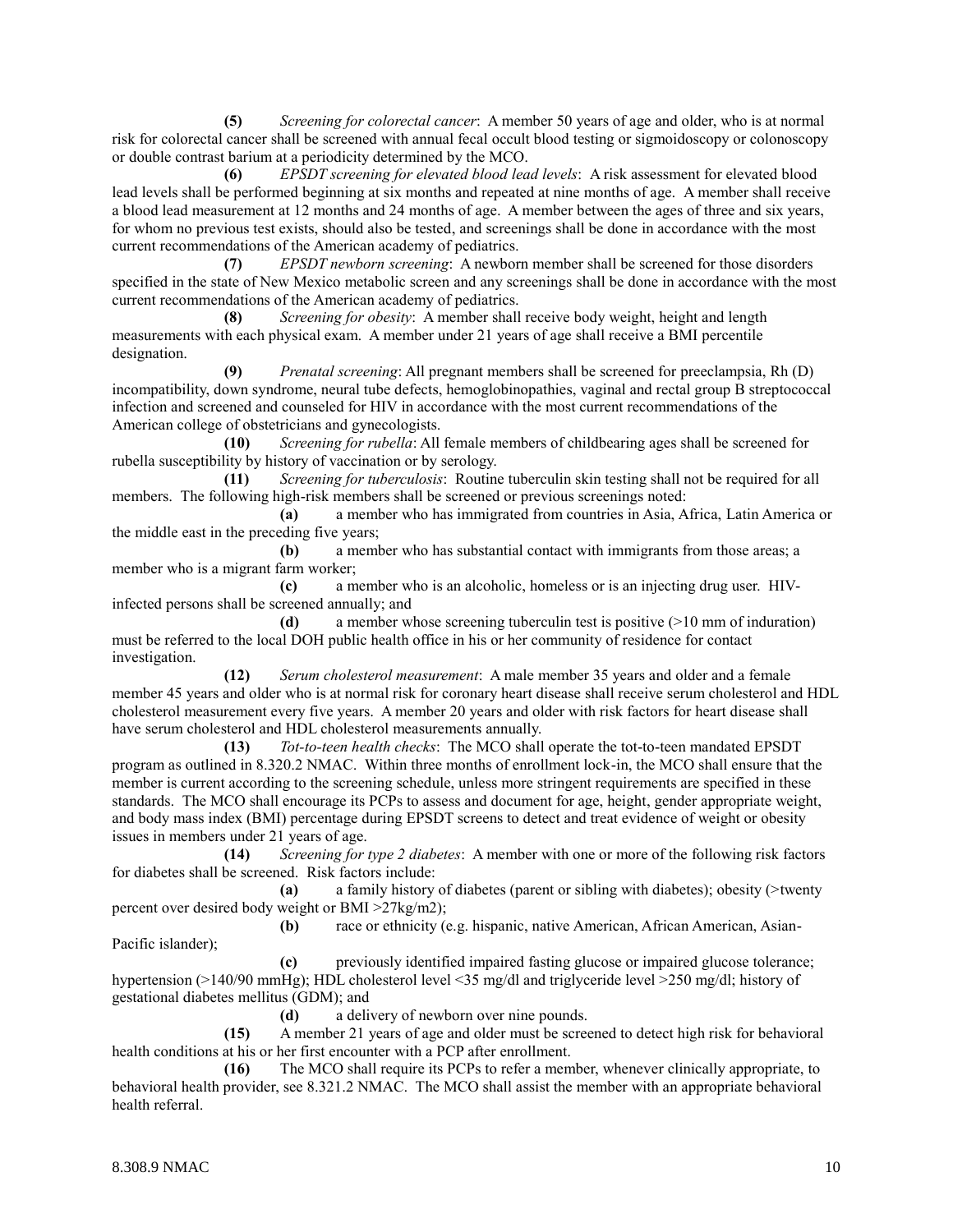**(17)** Screens and preventative screens shall be updated as recommended by the United States preventative services task force.

[8.308.9.17 NMAC - Rp, 8.308.9.17 NMAC, 5/1/2018; A, xx/xx/xxxx]

**8.308.9.18 TELEMEDICINE SERVICES:** The benefit package includes telemedicine services as detailed in 8.310.2 NMAC*.*

**A.** The MCO must:

**(1)** promote and employ broad-based utilization of statewide access to Health Insurance Portability and Accountability Act (HIPAA)-compliant telemedicine service systems including, but not limited to, access to text telephones or teletype (TTYs) and 711 telecommunication relay services;

**(2)** follow state guidelines for telemedicine equipment or connectivity;

**(3)** follow accepted HIPAA and 42 CFR part two regulations that affect telemedicine transmission, including but not limited to staff and contract provider training, room setup, security of transmission lines, etc; the MCO shall have and implement policies and procedures that follow all federal and state security and procedure guidelines;

**(4)** identify, develop, and implement training for accepted telemedicine practices;

**(5)** participate in the needs assessment of the organizational, developmental, and programmatic requirements of telemedicine programs;

**(6)** report to HSD on the telemedicine outcomes of telemedicine projects and submit the telemedicine report; and

**(7)** ensure that telemedicine services meet the following shared values, which are ensuring: competent care with regard to culture and language needs; work sites are distributed across the state, including native American sites for both clinical and educational purposes; and coordination of telemedicine and technical functions at either end of network connection.

**B.** The MCO shall participate in project extension for community healthcare outcomes (ECHO), in accordance with state prescribed requirements and standards, and shall:

**(1)** work collaboratively with HSD, the university of New Mexico, and providers on project ECHO; **(2)** identify high needs, high cost members who may benefit from project ECHO

participation;

ECHO;

**(4)** assist project ECHO with engaging its MCO PCPs in project ECHO's center for medicare and medicaid innovation (CMMI) grant project;

- **(5)** reimburse primary care clinics for participating in the project ECHO model;
- **(6)** reimburse "intensivist" teams;
- **(7)** provide claims data to HSD to support the evaluation of project ECHO;
- **(8)** appoint a centralized liaison to obtain prior authorization approvals related to project

**(3)** identify its PCPs who serve high needs, high cost members to participate in project

ECHO; and

**(9)** track quality of care and outcome measures related to project ECHO.

[8.308.9.18 NMAC - Rp, 8.308.9.18 NMAC, 5/1/2018]

# **8.308.9.19 BEHAVIORAL HEALTH SERVICES:**

**A.** The MCO shall cover the following behavioral health services listed below. When an additional behavioral health service is approved by MAD, the MCO shall cover that service as well. See 8.321.2 NMAC for detailed descriptions of each service. MAD makes available on its website its behavioral health service definitions and crosswalk, along with other information.

**(1) Applied behavior analysis:** The benefit package includes applied behavior analysis (ABA) services for a member 12 months of age up to 21 years of age who has a well-documented medical diagnosis of autism spectrum disorder (ASD), and for a member 12 months to three years of age who has a well-documented risk for the development of ASD. The need for ABA services must be identified in the member's tot to teen healthcheck screen or another diagnostic evaluation furnished through a healthcheck referral.

**(2) Assertive community treatment services (ACT):** The benefit package includes assertive community treatment services for a member 18 years of age and older.

**(3) Behavioral health respite:** Behavioral health respite care is provided to a member under 21 years of age to support the member's family and strengthen their resiliency during the respite while the member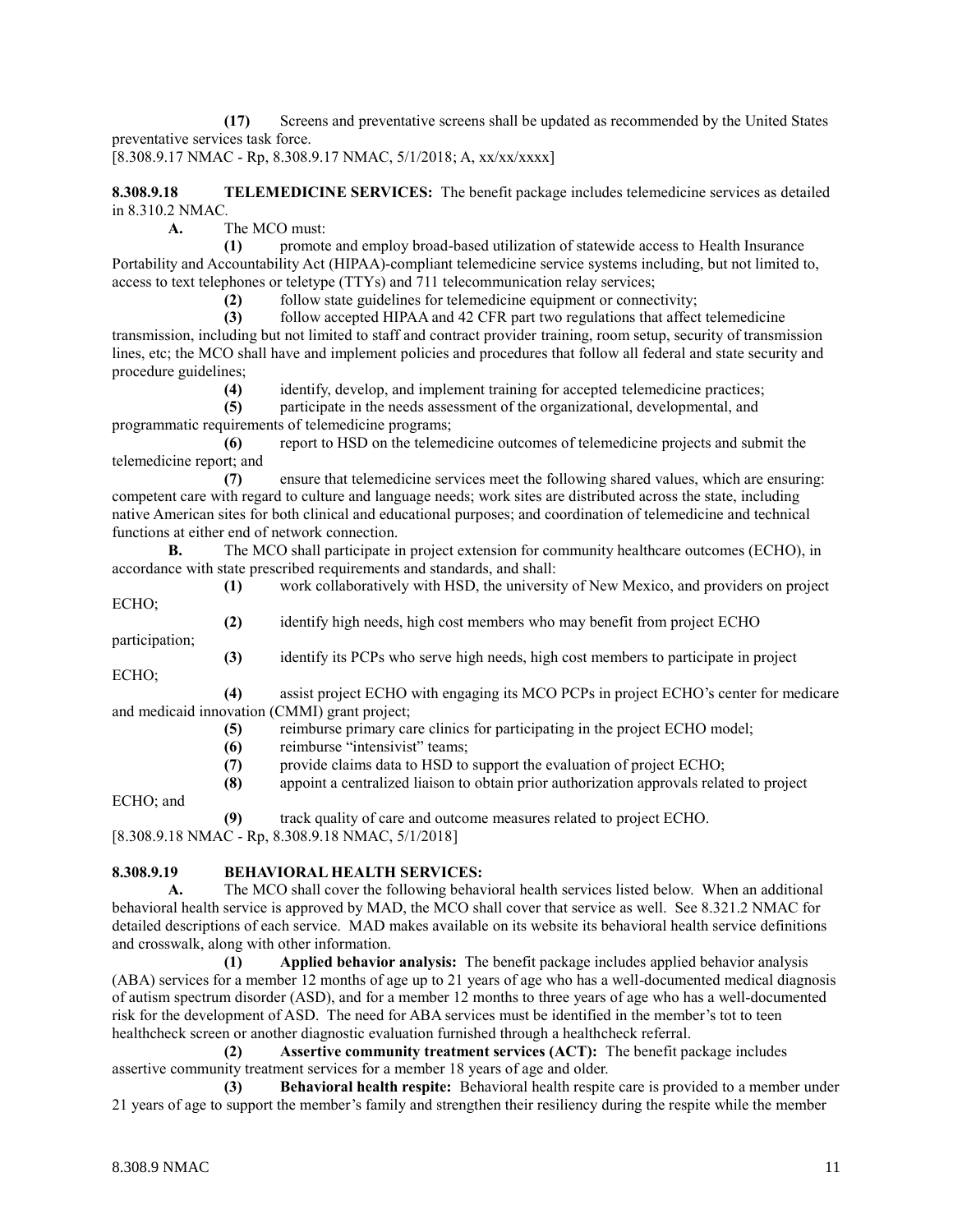is in a supportive environment. Respite care is provided to a member with a severe emotional disturbance who resides with his or her family and displays challenging behaviors that may periodically overwhelm the member's family's ability to provide ongoing supportive care. See the New Mexico interagency behavioral health purchasing collaborative service requirements and utilization guidelines-respite services-for a detailed description. Behavioral health respite is not a benefit for ABP eligible recipients.

**(4) Comprehensive community support services:** The benefit package includes comprehensive community support services for a member.

**(5) Crisis Services:** The benefit package includes three types of crisis services:

- **(a)** 24-hour crisis telephone support; and
- **(b)** mobile crisis team; and
- **(c)** crisis triage centers.

**(6) Family support services:** The benefit package includes family support services to a member whose focus is on the member and his or her family and the interactive effect through a variety of informational and supportive activities that assists the member and his or her family develop patterns of interaction that promote wellness and recovery over time. The positive interactive effect between the member and his or her family strengthens the effectiveness of other treatment and recovery initiatives. See the New Mexico interagency behavioral health purchasing collaborative service requirements and utilization guidelines -family support servicesfor a detailed description. Family support services are not a benefit for ABP eligible recipients.

**(7) Hospital outpatient services:** The benefit package includes outpatient psychiatric and partial hospitalization services provided in PPS-exempt unit of a general hospital for a member.

**(8) Inpatient hospital services:** The benefit package includes inpatient hospital psychiatric services provided in general hospital units and prospective payment system (PPS)-exempt units in a general hospital as detailed in 8.311.2 NMAC.

**(9) Intensive outpatient (IOP) services:** The benefit package includes intensive outpatient services for a member 13 years of age.

**(10) Medication assisted treatment (MAT) and Opioid Treatment Programs:** The benefit package includes opioid treatment services for opioid addiction to a member through an opioid treatment center as defined in 42 CFR Part 8, Certification of Opioid Treatment; and buprenorphine and related pharmaceuticals. Medication assisted treatments include use of buprenorphine and similarly acting products.

**(11) Outpatient therapy services:** The benefit package includes outpatient therapy services (individual, family, and group) for a member.<br>(12) Psychological reh

**(12) Psychological rehabilitation services:** The benefit package includes adult psychosocial rehabilitation services for a member 18 years and older.

**(13) Recovery services:** The MCO benefit package includes recovery services for a member. Recovery services are peer-to-peer support within a group setting to develop and enhance wellness and healthcare practices. The service enables a member to identify additional needs and goals and link him or herself to additional support as a result. See the New Mexico interagency behavioral health purchasing collaborative service requirements and utilization guidelines -recovery services-for a detailed description. Recovery services are not a benefit for ABP eligible recipients.

**B. Behavioral health EPSDT services:** The benefit package includes the delivery of the federally mandated EPSDT services (42 CFR Section 441.57) provided by a behavioral health practitioner for a member under 21 years of age. See 8.321.2 NMAC for a detailed description of each service. The MCO shall provide access to EPSDT for a member identified in his or her EPSDT tot to teen health check screen or another diagnostic evaluation as being at-risk for developing or having a severe emotional, behavioral or neurobiological disorder.

**(1) Accredited residential treatment center (ARTC):** The benefit package includes services furnished in an ARTC furnished as part of the EPSDT program. ARTC services are provided to a member who needs the LOC furnished in an out-of-home residential setting. The need for ARTC services must be identified in the member's tot to teen health check screen or another diagnostic evaluation furnished through a health check referral.

**(2) Behavior management skills development services (BMS):** The benefit package includes BMS services furnished as part of the EPSDT program. BMS services are provided to a member who has an identified need for such services and meets the required LOC. The need for BMS services must be identified in the member's tot to teen health check screen or another diagnostic evaluation furnished through a health check referral.

**(3) Day treatment services:** The benefit package includes day treatment services furnished as part of the EPSDT program. Day treatment services are provided to a member who has an identified need for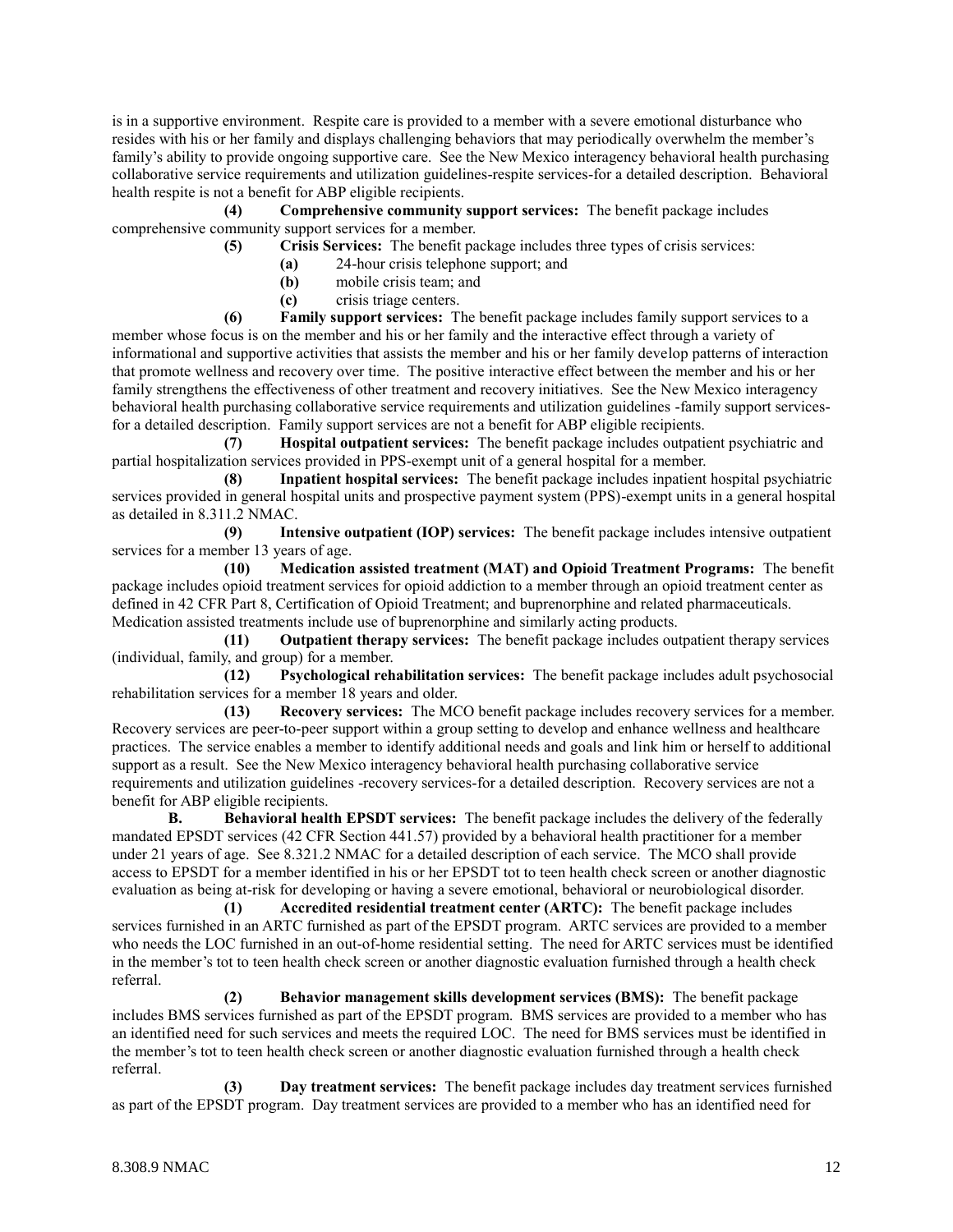such services and meets the required LOC. The need for day treatment services must be identified in the member's tot to teen health check screen or another diagnostic evaluation furnished through a health check referral.

**(4) Inpatient hospitalization services provided in freestanding psychiatric hospitals:** The benefit package includes inpatient psychiatric care furnished in a freestanding psychiatric hospital furnished as part of the EPSDT program. Inpatient hospitalization services are provided in a freestanding psychiatric hospital are provided to a member who has an identified need for such services and meet the required LOC. The need for such services must be identified in the member's tot to teen health check screen or another diagnostic evaluation furnished through a health check referral.

**(5) Multi-systemic therapy (MST):** The benefit package includes MST services furnished as part of the EPSDT program. MST services are provided to a member who has an identified need for such services and meets the required LOC. The need for MST services must be identified in the member's tot to teen health check screen or another diagnostic evaluation furnished through a health check referral.

**(6) Psychosocial rehabilitation services (PSR):** The benefit package includes PSR services furnished as part of the EPSDT program. PSR is provided to a member who has an identified need for such services and meets the required LOC. The need for PSR services must be identified in the member's tot to teen health check screen or another diagnostic evaluation furnished through a health check referral.

**(7) Treatment foster care I (TFC I):** The benefit package includes TFC I furnished as part of the EPSDT program. TFC I services are provided to a member who has an identified need for such services and meets the required LOC. The need for TFC I services must be identified in the member's tot to teen health check or another diagnostic evaluation furnished through a health check referral.

**(8) Treatment foster care II (TFC II):** The benefit package includes TFC II services furnished as part of the EPSDT program. TFC II is provided to a member who has an identified need for such services and meets the required LOC. The need for TFC II services must be identified in the member's tot to teen health check or another diagnostic evaluation furnished through a health check referral.

**(9) Residential non-accredited treatment center (RTC) and group home:** The benefit package includes services furnished in a RTC center or group home as part of the EPSDT program. RTC or group home services are provided to a member who needs the LOC furnished in an out-of-home residential setting. The need for RTC and group home services must be identified in the member's tot to teen health check screen or another diagnostic evaluation furnished through a health check referral.

[8.308.9.19 NMAC - Rp, 8.308.9.19 NMAC, 5/1/2018]

**8.308.9.20 COMMUNITY BENEFIT SERVICES:** The MCO shall cover community benefit services for a member who meets the specific eligibility requirements for each MCO community benefit service as detailed in 8.308.12 NMAC. When an additional community benefit service is approved by MAD, the MCO shall cover that service as well.

[8.308.9.20 NMAC - Rp, 8.308.9.20 NMAC, 5/1/2018]

**8.308.9.21 ALTERNATIVE BENEFITS PLAN (ABP) BENEFITS FOR ABP MCO MEMBERS:** The MAD category of eligibility "other adults" has an alternative benefit plan (ABP). The MCO shall cover the ABP specific services for an ABP member. Services are made available through a MCO under a benefit plan similar to services provided by commercial insurance plans. ABP benefits include preventive services and treatment services. An ABP member:

- **A.** has limitations on specific benefits;<br>**B.** does not have all standard medicaid
- **B.** does not have all standard medicaid state plan benefits available; and

**C.** has some benefits, primarily preventive services that are available only to an ABP member. The ABP benefits and services are detailed in Sections 12 through 18 of 8.309.4 NMAC. All EPSDT services are available to an ABP member under 21 years. Services for an ABP member under the age of 21 years not subject to the duration, frequency, and annual or lifetime benefit limitations that are applied to an ABP eligible recipient 21 years of age and older. The MCO shall comply with all HSD contractual provisions and with all NMAC rules that pertain to the MCO's responsibilities to its members as listed below:

- **(1)** provider networks found in 8.308.2 NMAC;
- **(2)** managed care eligibility found in 8.308.6 NMAC;
- **(3)** enrollment and disenrollment from managed care found in 8.308.7 NMAC;
- **(4)** managed care member education rights and responsibilities found in 8.308.8 NMAC;
- **(5)** care coordination found in 8.308.10 NMAC;
- **(6)** transition of care found in 8.308.11 NMAC;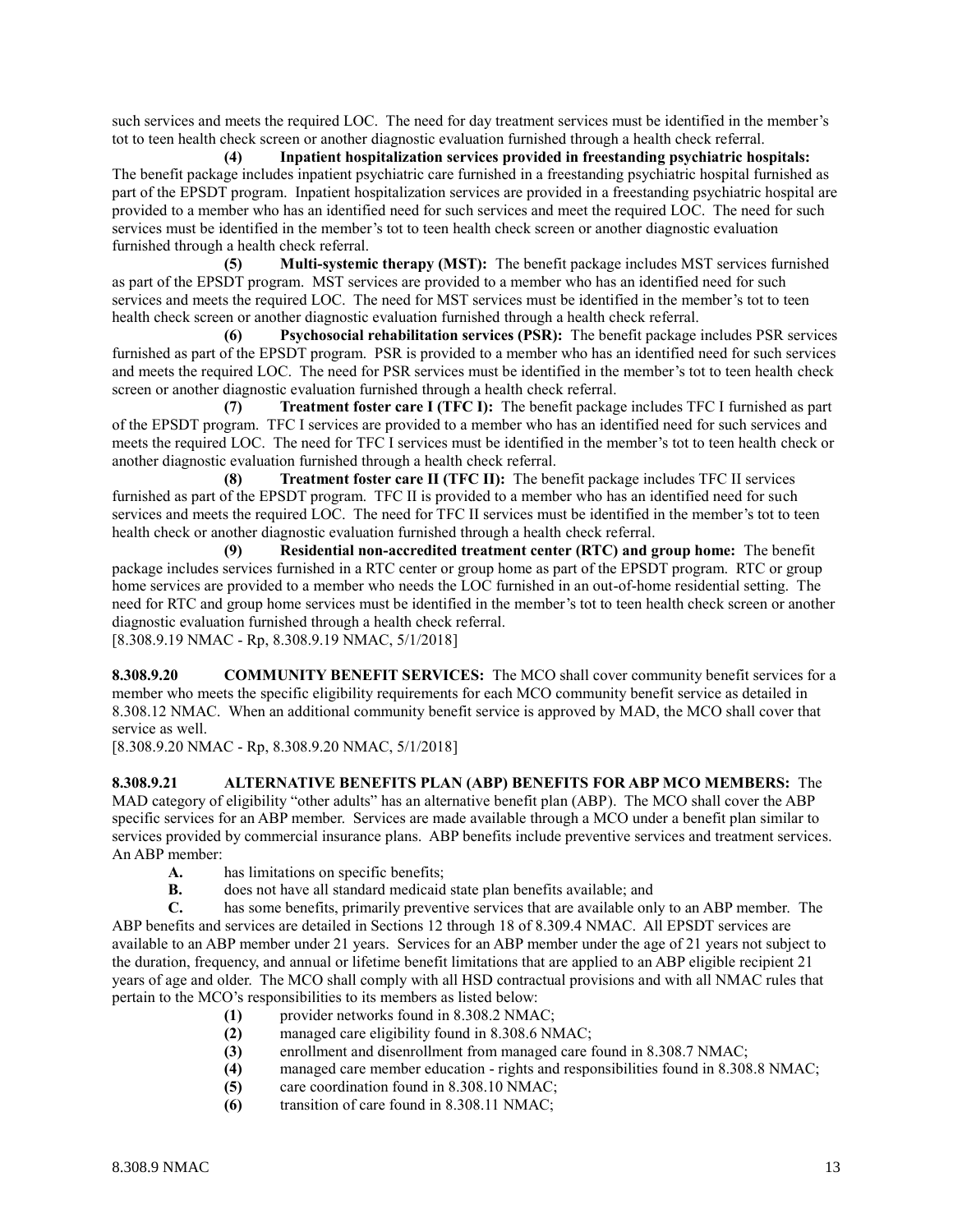- **(7)** managed care cost sharing found in 8.308.14 NMAC;
- managed care grievance and appeals found in 8.308.15 NMAC;
- **(9)** managed care reimbursement found in 8.308.20 NMAC;
- **(10)** quality management found in 8.308.21 NMAC; and
- **(11)** managed care fraud, waste and abuse found in 8.308.22 NMAC.

[8.308.9.21 NMAC - Rp, 8.308.9.21 NMAC, 5/1/2018]

#### **8.308.9.22 MAD ALTERNATIVE BENEFITS PLAN GENERAL BENEFITS FOR ABP EXEMPT**

**MEMBERS (ABP exempt):** An ABP member who self-declares he or she has a qualifying condition is evaluated by his or her MCO for determination if he or she meets an ABP qualifying condition. An ABP exempt member may select to no longer utilize his or her ABP benefits package. Instead, the ABP exempt member will utilize his or her MCO's medicaid benefits package. See 8.308.9.11-20 NMAC for detailed description of the MCO medicaid benefit services. All services, services limitations and co-payments that apply to full benefit medicaid recipients apply to APB-exempt recipients. An ABP-exempt recipient does not have access to the benefits that only apply to ABP recipients. The ABP co-payments do not apply to an ABP-exempt recipient. The limitations on services that apply only to ABP-recipients do not apply to ABP-exempt recipients. The MCO shall comply with all HSD contractual provisions and with all NMAC rules that pertain to the MCO's responsibilities to its members as listed below:

- **A.** provider networks found in 8.308.2 NMAC;
- **B.** managed care eligibility found in 8.308.6 NMAC;
- **C.** enrollment and disenrollment from managed care found in 8.308.7 NMAC;<br>**D.** managed care member education rights and responsibilities found in 8.308
- managed care member education rights and responsibilities found in 8.308.8 NMAC;
- **E.** care coordination found in 8.308.10 NMAC;
- **F.** transition of care found in 8.308.11 NMAC;
- **G.** community benefits found in 8.308.12 NMAC;
- **H.** managed care member rewards found in 8.308.13 NMAC
- **I.** managed care cost sharing found in 8.308.14 NMAC;
- **J.** managed care grievance and appeals found in 8.308.15 NMAC;
- **K.** managed care reimbursement found in 8.308.20 NMAC;
- **L.** quality management found in 8.308.21 NMAC; and
- **M.** managed care fraud, waste and abuse found in 8.308.22 NMAC.

[8.308.9.22 NMAC - Rp, 8.308.9.22 NMAC, 5/1/2018]

**8.308.9.23 CENTENNIAL HOME VISITING (CHV) PILOT PROGRAM SERVICES:** Beginning January 1, 2019, the benefit is available to approximately 300 eligible pregnant medicaid managed care enrolled members and their children who reside in Bernalillo County (other HSD-designated counties may be included at a later time and with a distinct enrollment limit) in accordance with the program standard. The MCO shall contract

with agencies operating in the HSD-designated counties that provide services that are in alignment with one of the two following evidence-based early childhood home visiting delivery models:

**A. Nurse Family Partnership (NFP):** The services to be delivered under the NFP national program standards are for first-time parents only. In Bernalillo County, the program is anticipated to serve up to 132 families by the end of the first year of implementation using one NFP team and to approximately 240 eligible members (annual average at full implementation) thereafter using two NFP teams. The number of families served will be determined based on the number of active NFP teams in any program year. HSD may expand this program to other counties at HSD's discretion dependent upon provider capacity. The NFP services will be suspended once the child reaches two years of age.

**B. Parents as Teachers (PAT):** The PAT evidence-based program services will adhere to the national model and curriculum and serve approximately 60 families (annual average at full implementation) in Bernalillo County. Services will begin during pregnancy and may continue until the child reaches five years of age or kindergarten entry. HSD may expand this program to other counties at HSD's discretion dependent upon provider capacity. The number of families served in other counties will be determined based on the number of active PAT teams in the program year. The MCO may propose other evidence-based early childhood home visiting delivery models with similar services in lieu of the PAT model if available in the HSD-designated service areas.

**C. Description of Services:** The services available under the CHV pilot program are described below:

**(1) Prenatal home visits:** the benefit package includes the following services for eligible pregnant women during their pregnancy: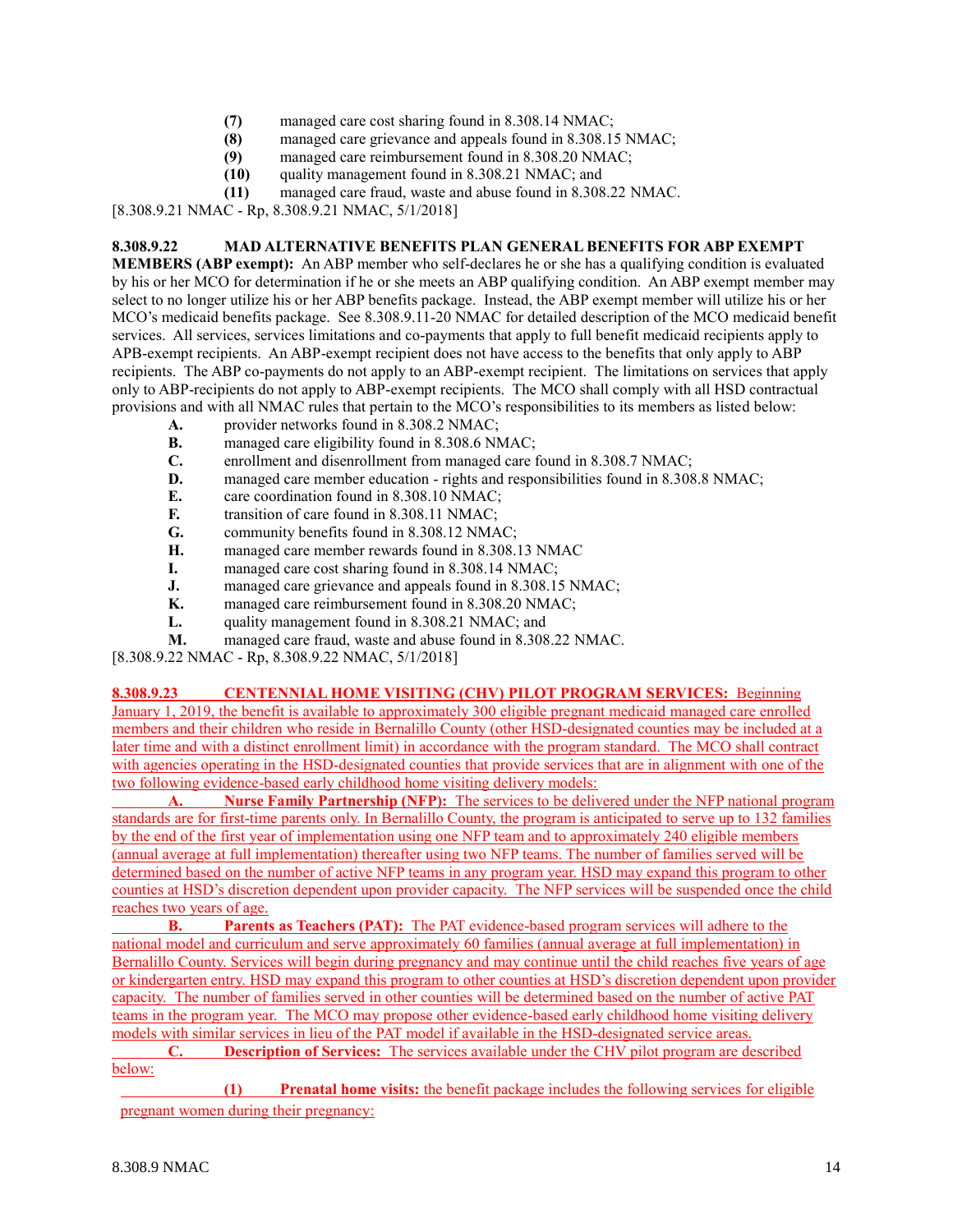| (a)                                                 | monitoring for high blood pressure or other complications of pregnancy (only                                      |
|-----------------------------------------------------|-------------------------------------------------------------------------------------------------------------------|
| covered under the NFP model);                       |                                                                                                                   |
| (b)                                                 | diet and nutritional education;                                                                                   |
| $\left( \mathbf{c} \right)$                         | stress management;                                                                                                |
| (d)                                                 | sexually transmitted disease (STD) prevention education;                                                          |
| (e)                                                 | tobacco use screening and cessation education;                                                                    |
| (f)                                                 | alcohol and other substance misuse screening and counseling;                                                      |
| (2)                                                 | depression screening; and                                                                                         |
| (h)                                                 | domestic and intimate partner violence screening and education.                                                   |
| (2)                                                 | <b>Postpartum home visits:</b> the benefit package includes the following services that may                       |
|                                                     | be delivered as part of a postpartum home visit, when provided during the 60 day postpartum period to an eligible |
| member:                                             |                                                                                                                   |
| (a)                                                 | diet and nutritional education;                                                                                   |
| (b)                                                 | stress management;                                                                                                |
| (c)                                                 | sexually transmitted disease (STD) prevention education;                                                          |
| (d)                                                 | tobacco use screening and cessation education;                                                                    |
| (e)                                                 | alcohol use and other substance misuse screening and counseling;                                                  |
| (f)                                                 | depression screening;                                                                                             |
| $\left( \mathbf{g} \right)$                         | domestic and intimate partner violence screening and education;                                                   |
| <b>(h)</b>                                          | breastfeeding support and education. Members may be referred to a lactation                                       |
|                                                     | specialist, but lactation consultant services are not covered as a home visiting service;                         |
| (i)                                                 | guidance and education regarding wellness visits to obtain recommended                                            |
| preventive services;                                |                                                                                                                   |
| (i)                                                 | medical assessment of the postpartum mother and infant (only covered under the                                    |
| NFP model);                                         |                                                                                                                   |
| $\left( \mathbf{k}\right)$                          | maternal-infant safety assessment and education, such as safe sleep education                                     |
| for sudden infant death syndrome (SIDS) prevention; |                                                                                                                   |
| $\mathbf{D}$                                        | counseling regarding postpartum recovery, family planning, and needs of a                                         |
| newborn;                                            |                                                                                                                   |
| (m)                                                 | assistance to the family in establishing a primary source of care and a primary                                   |
|                                                     | care provider, including help ensuring that the mother/infant has a postpartum/newborn visit scheduled; and       |
|                                                     | (n) parenting skills and confidence building.                                                                     |
| (3)                                                 | <b>Infant and children home visits:</b> the benefit package includes the following services                       |
|                                                     | that may be delivered to newborn infants born to CHV Pilot Project members until the child reaches two years of   |
|                                                     | age for NFP and five years of age or kindergarten entry for PAT, as part of an infant home visit:                 |
| (a)                                                 | breastfeeding support and education. Members may be referred to a lactation                                       |
|                                                     | specialist, but lactation consultant services are not covered as a home visiting service;                         |
| <b>(b)</b>                                          | child developmental screening at major developmental milestones from birth to                                     |
|                                                     | age two for NFP according to the model standard practice, and age five or kindergarten entry for PAT; and         |
| (c)                                                 | parenting skills and confidence building.                                                                         |
| $[8.308.9.23 NMAC - N, xx/xx/xxx]$                  |                                                                                                                   |

**[8.308.9.23] 8.308.9.24 SERVICES EXCLUDED FROM THE MCO BENEFIT PACKAGE:** MAD does not cover some services. For the following services that are covered in another MAP category of eligibility, reimbursement shall be made by MAD or its contractor. However, the MCO is expected to coordinate these services, when applicable, and ensure continuity of care by overseeing PCP consultations, medical record updates and general coordination.

**A. Medicaid in the schools:** Services are covered under 8.320.6 NMAC. Reimbursement for services is made by MAD or its contractor.

**B. Special rehabilitation services-family infant toddler (FIT):** Early intervention services provided for a member birth to three years of age who has or is at risk for a developmental delay. Reimbursement for services is made by MAD or its contractor.

[8.308.9.23 NMAC - Rp, 8.308.9.23 NMAC, 5/1/2018]

**[8.308.9.24] 8.308.9.25 Emergency and post stabilization services.**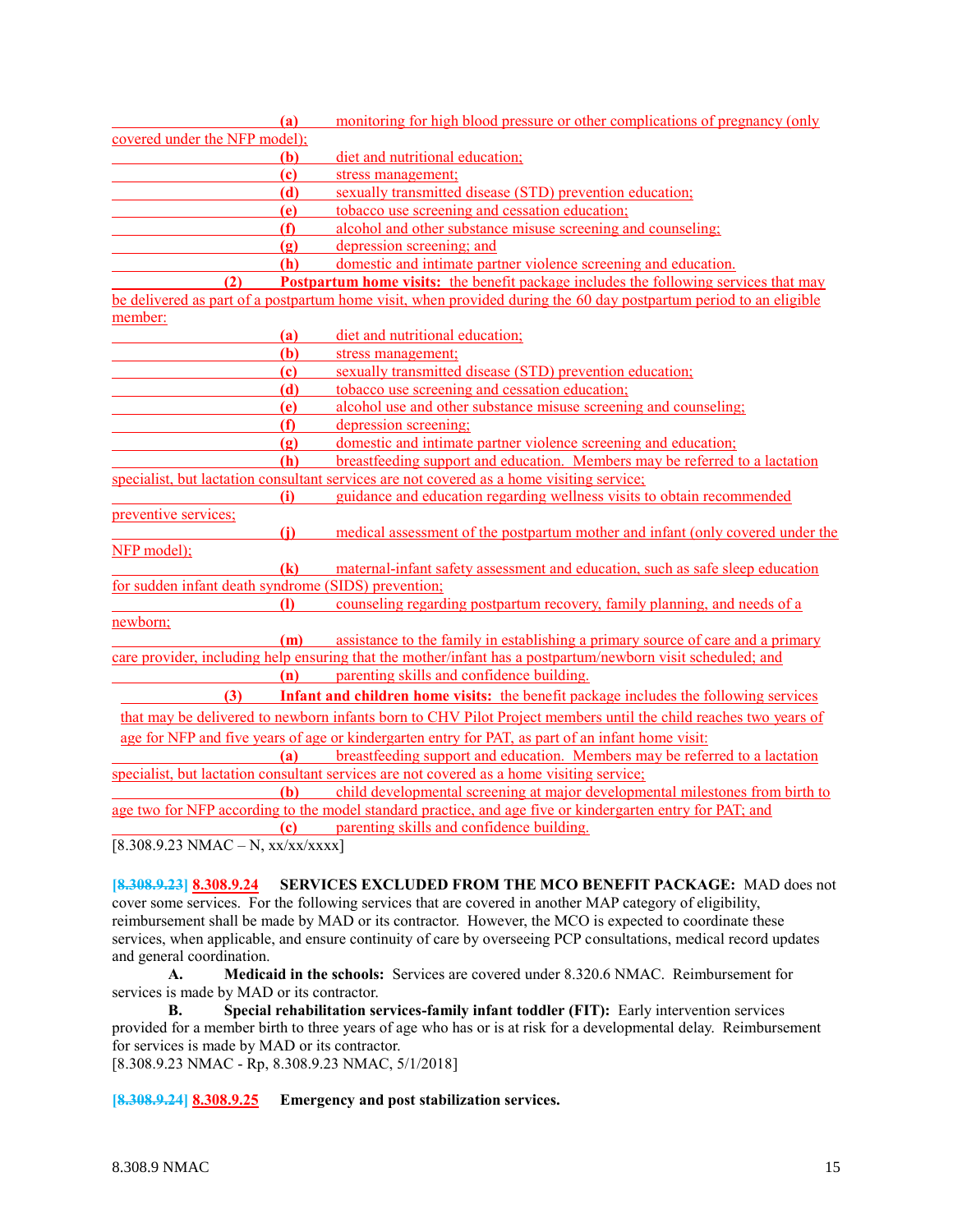**A.** In this section, emergency medical condition means a medical condition manifesting itself by acute symptoms of sufficient severity (including severe pain) that a prudent layperson, who possesses an average knowledge of health and medicine, could reasonably expect the absence of immediate medical attention to result in the following:

**(1)** Placing the health of the individual (or, for a pregnant woman, the health of the woman or her unborn child) in serious jeopardy.

**(2)** Serious impairment to bodily functions.

**(3)** Serious dysfunction of any bodily organ or part.

**B.** In this section, emergency services means covered inpatient and outpatient services as follows.

**(1)** Furnished by a provider that is qualified to furnish these services under the federal rules. See 42 CFR 438.114.

**(2)** Needed to evaluate or stabilize an emergency medical condition.

**C.** Post-stabilization care services means covered services, related to an emergency medical condition that are provided after a member is stabilized to maintain the stabilized condition, or, under the circumstances described 42 CFR 438.114 (e), to improve or resolve the member's condition.

**D.** The MCO is responsible for coverage and payment of emergency services and post-stabilization care services. The MCO must cover and pay for emergency services regardless of whether the provider that furnishes the services has a contract with the MCO. The MCO may not deny payment for treatment obtained under either of the following circumstances.

**(1)** A member had an emergency medical condition, including cases in which the absence of immediate medical attention would not have had the outcomes specified in the definition of emergency medical condition in Subsection A of 8.308.9.24 NMAC.

**(2)** A representative of the MCO instructs the member to seek emergency services.

**E.** The MCO may not:

**(1)** limit what constitutes an emergency medical condition with reference to Subsection A of 8.308.9.24 NMAC on the basis of lists of diagnoses or symptoms; or

**(2)** refuse to cover emergency services based on the emergency room provider or hospital not notifying the member's PCP or the MCO.

**F.** A member who has an emergency medical condition may not be held liable for payment of subsequent screening and treatment needed to diagnose the specific condition or stabilize the member.

**G.** The attending emergency physician, or the provider actually treating the member, is responsible for determining when the member is sufficiently stabilized for transfer or discharge, and that determination is binding on the MCO that is responsible for coverage and payment. [8.308.9.24 NMAC - Rp, 8.308.9.24 NMAC, 5/1/2018]

**[8.308.9.25] 8.308.9.26 Additional coverage requirements:**

**A.** The MCO may not arbitrarily deny or reduce the amount, duration, or scope of a required service solely because of diagnosis, type of illness, or condition of the member.

**B.** The services supporting members with ongoing or chronic conditions or who require long-term services and supports must be authorized in a manner that reflects the member's ongoing need for such services and supports.

**C.** Family planning services are provided in a manner that protects and enables the member's freedom to choose the method of family planning to be used consistent with 42 CFR 441.20, family planning services.

**D.** The MCO must specify what constitutes "medically necessary services" in a manner that:

**(1)** is no more restrictive than that used in the New Mexico administrative code (NMAC) MAD rules, including quantitative and non-quantitative treatment limits, as indicated in state statutes and rules. The state plan, and other state policy and procedures; and

**(2)** addresses the extent to which the MCO is responsible for covering services that address:

**(a)** the prevention, diagnosis, and treatment of a member's disease, condition, or disorder that results in health impairments or disability;

- **(b)** the ability for a member to achieve age-appropriate growth and development;
- **(c)** the ability for a member to attain, maintain, or regain functional capacity; and
- **(d)** The opportunity for a member receiving long-term services and supports to have

access to the benefits of community living, to achieve person-centered goals, and live and work in the setting of his or her choice.